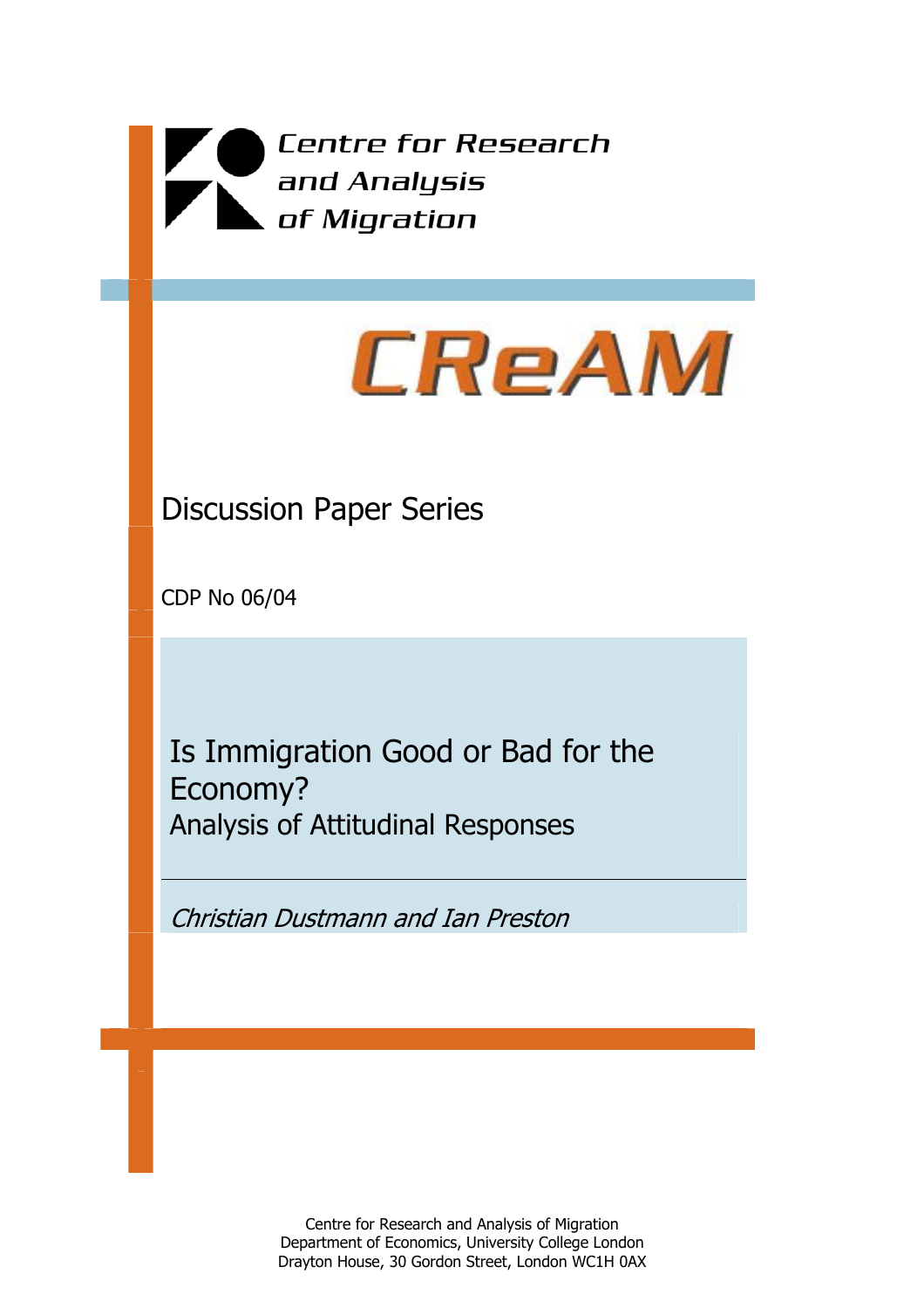## **CReAM Discussion Paper No 06/04**

## Is Immigration Good or Bad for the Economy? Analysis of Attitudinal Responses

## **Christian Dustmann and Ian Preston**

Department of Economics and Centre for Research and Analysis of Migration, University College London

## **Non-Technical Abstract**

In this paper we study attitudinal responses of host country residents towards further immigration that are triggered by economic considerations. We develop an economic model motivating the empirical work that takes a broader view on these issues than previous papers. We provide empirical analysis that is based on data more specific and better suited to pick up the many channels of economic interest through which benefits and costs of immigration may be felt. Results support previous literature in establishing strong associations between individual characteristics and a wide range of responses to questions relating to perceived impact of immigrants on economic outcomes. Our analysis points to the importance of a wider view on channels of economic interest and the way these affect assessment of immigration.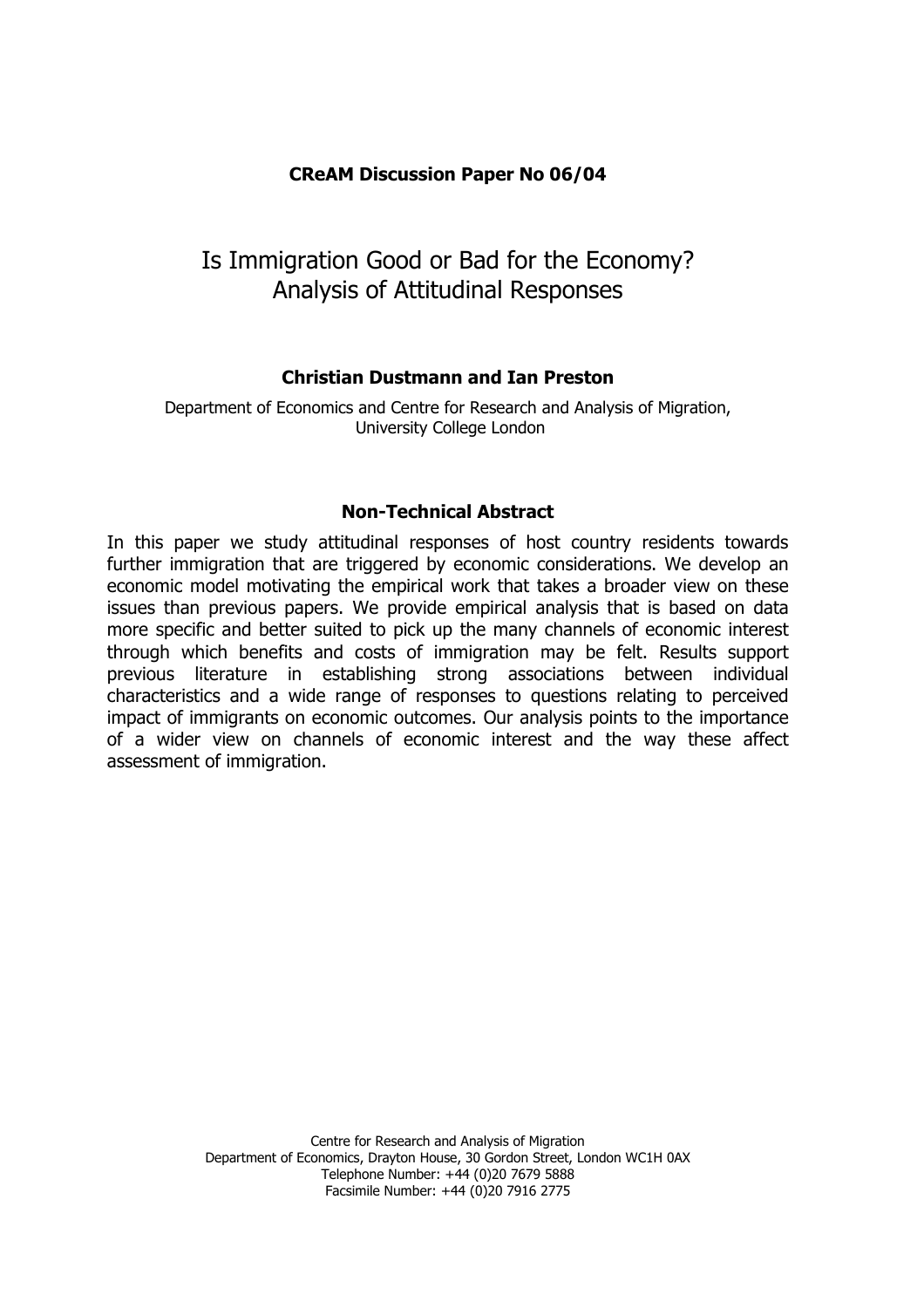# Is Immigration Good or Bad for the Economy? Analysis of Attitudinal Responses<sup>∗</sup>

Christian Dustmann†and Ian Preston‡

December 2004

#### Abstract

In this paper we study attitudinal responses of host country residents towards further immigration that are triggered by economic considerations. We develop an economic model motivating the empirical work that takes a broader view on these issues than previous papers. We provide empirical analysis that is based on data more specific and better suited to pick up the many channels of economic interest through which benefits and costs of immigration may be felt. Results support previous literature in establishing strong associations between individual characteristics and a wide range of responses to questions relating to perceived impact of immigrants on economic outcomes. Our analysis points to the importance of a wider view on channels of economic interest and the way these affect assessment of immigration.

JEL: J2, J3, F2

Keywords: Migration, Effects of Immigration, Attitudes

<sup>∗</sup>We are grateful to Maria Demousis for research assistance, to David Card for discussion and to the Nuffield Foundation for financial support. Parts of this paper were written while Dustmann visited the Research School of Social Sciences at the Australian National University. He is grateful for the hospitality.

<sup>†</sup>Department of Economics and Centre for Research and Analysis of Migration (*CReAM*), University College London

<sup>‡</sup>Department of Economics and Centre for Research and Analysis of Migration (*CReAM*), University College London and Institute for Fiscal Studies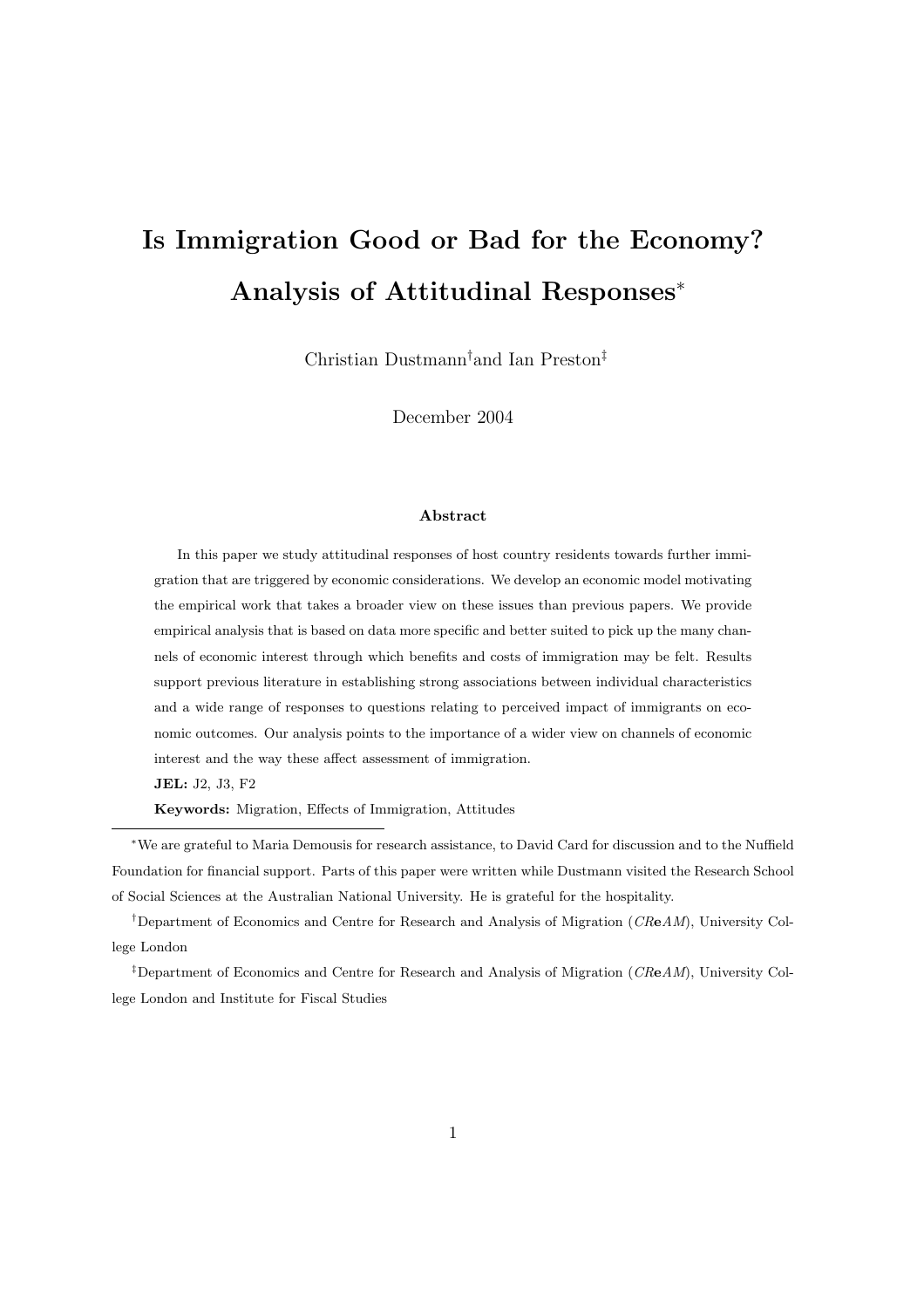## 1 Introduction

A large empirical literature in economics is concerned with identifying the effects of immigration on the economy. A particularly strong focus has been on the effect on wages and employment (see Borjas 1994, 1999b, and Friedberg and Hunt 1995 for overviews). Many of the papers in this literature fail to find large effects, although there is controversy about this (see recent papers by Borjas 2004 and Card 2004). In any case, effects of labour market competition are frequently perceived to be one of the main driving forces determining public attitudes towards immigration. Those for whose skills immigrant labour is likely to be a substitute may oppose immigration whereas those for whose skills it is complementary may view immigration more sympatheticly.

Of course, immigration also has other economic aspects. Individuals may fear that immigrants burden public finances - either through using public services intensively or by contributing to costly social problems such as unemployment - or they may by contrast welcome the contributions made by immigrants to the public exchequer<sup>1</sup>. Furthermore, immigrant inflows are frequently suggested as a solution to specific sorts of skill shortages. In political debate this is often used as an argument in support of more liberal migration policies (see for instance the debate in European member states on allowing for free movement of labour after EU enlargement as of May 1st 2004). Individuals taking a wider view may in addition appreciate the efficiency gains to be expected from free international movement of labour. Economic enquiry can contribute to arguments on all of these issues by attempting to extend knowledge of the nature and extent of any such economic gains and losses.

Recently, a literature has evolved that addresses the formation of opinion and attitudes towards immigrants and immigration in a more direct way than papers that attempt to quantify the economic impact of immigration itself. These papers are based on empirical analysis of attitudinal responses towards immigration and immigrants (see, for example,

<sup>&</sup>lt;sup>1</sup>Research for the British Home Office (Gott and Johnston 2002) recently suggested, for example, that immigrants to the UK make a positive net contribution to British public finances.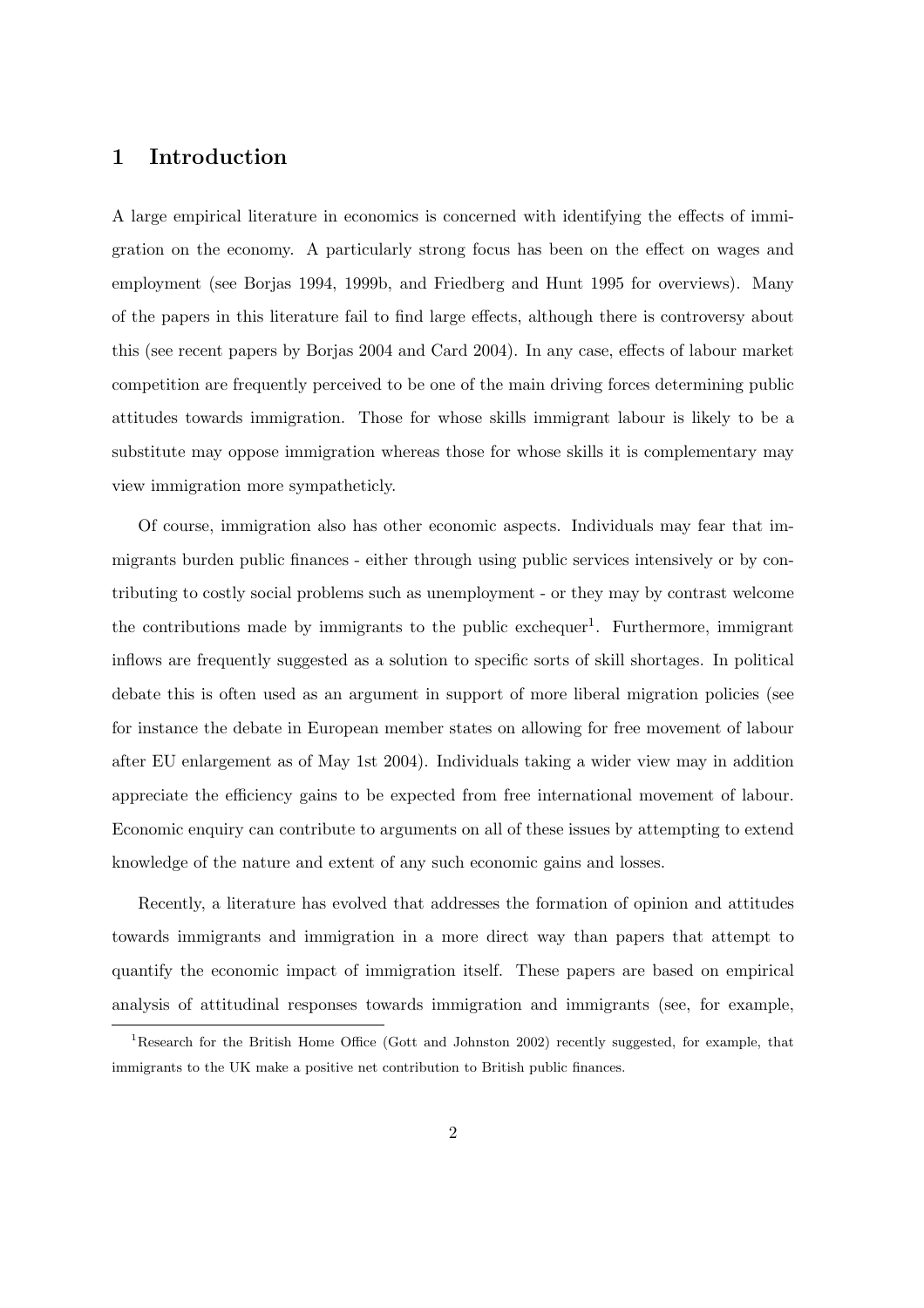recent papers by Scheve and Slaughter 2001, Gang, Rivera-Batiz and Yun 2002, Mayda 2002, Schmidt and Fertig 2002, O'Rourke and Sinnott 2003, Dustmann and Preston 2004 and Bauer, Lofstrom and Zimmermann 2001 among others)<sup>2</sup>.

Typically such papers relate responses about individual attitudes to further immigration to individual specific characteristics. Interpretation of the coefficient estimates in the economic part of this literature often relies on well established economic theory, most prominently the Hecksher-Ohlin model (see, for example, Scheve and Slaughter 2001), assigning particular interpretation to variables such as education and skills. Other researchers emphasise the importance of non-economic determinants of attitudes to immigration (see, for example, Espenshade and Hempstead 1996). Dustmann and Preston (2004) develop a model which allows for three factors in determining anti-immigrant feelings: labour market considerations, welfare considerations, and racial attitudes. They find all three determinants to be important in affecting attitudes, but identify a dominant role for the race factor, in particular for the lower educated.

The plausibility of the conclusions reached in these papers about the nature and role of economic considerations is not helped by the need to rely on secondary analysis of responses to questionnaires which are rarely explicit about economic issues. Most of the papers mentioned above rely on attitudes to further immigration as a measure for individual perception of harmful or beneficial effects of immigration in the host economy. The association of this response with skill or education of the respondent is then interpreted within a Heckscher-Ohlin type framework, where differential responses across skill groups are compatible with differently perceived labour market competition from new immigrants.

In this paper, we add to this literature in several ways. Firstly, we broaden the economic argument, by allowing for consideration not only of factors relating to labour market competition, but also to factors relating to public burden, and efficiency considerations. Secondly, we

<sup>&</sup>lt;sup>2</sup>Related issues come up also in the literature on preferences on trade policies - see for instance papers by Mayda and Rodrik (2001), Scheve and Slaughter (2001) and O'Rourke and Sinnot (2001).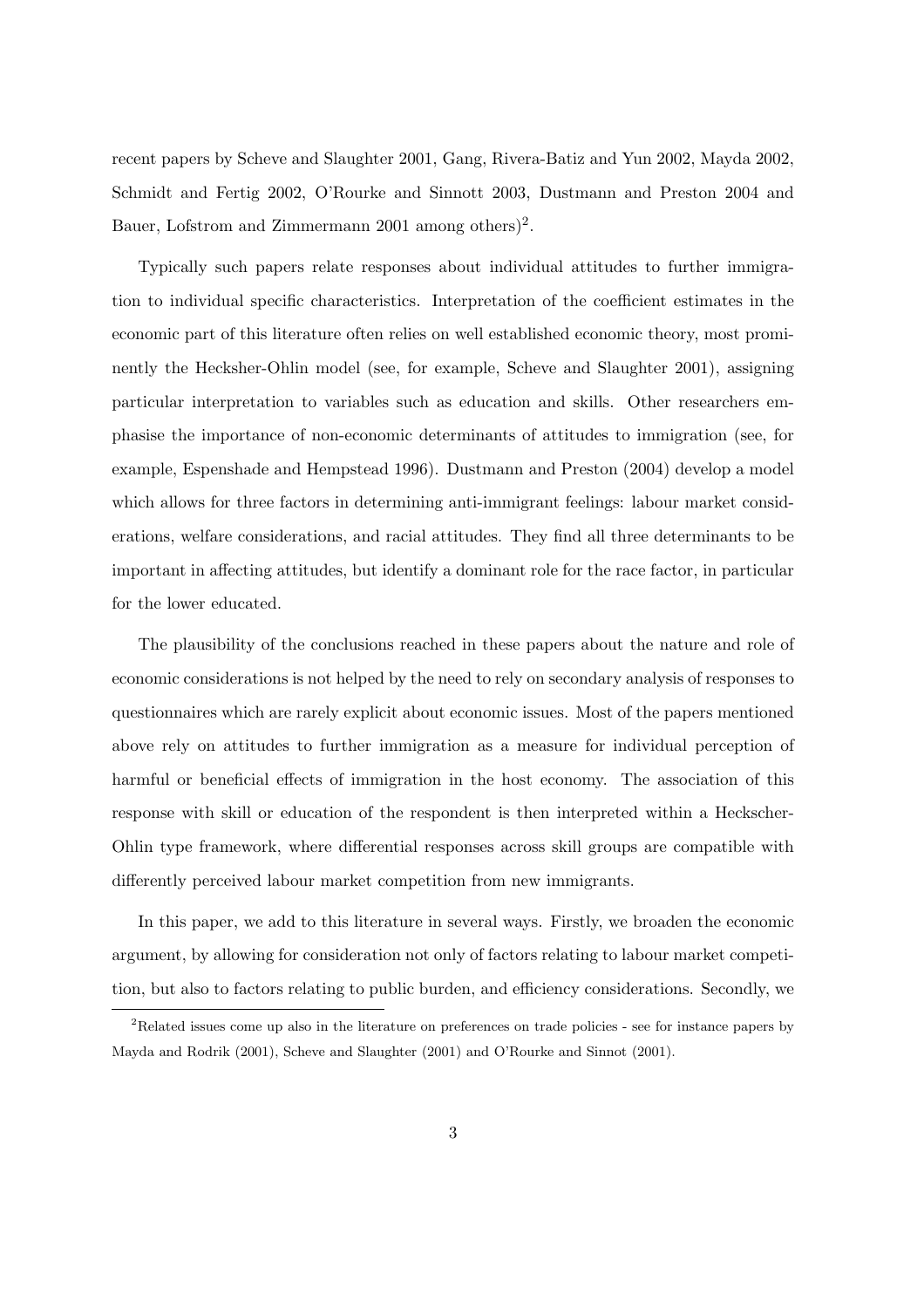discuss the way such consideration may affect welfare of residents of different skill background in a simple general equilibrium framework. Thirdly, our empirical investigation is based on more specific survey responses than have been used previously. In particular, we not only study the association between economic opinion and demographic characteristics, but also, having conditioned on such effects, seek to structure the interrelation between overall opinions on whether immigration is good or bad for the economy and opinions on more specific economic effects. In our analysis we allow this overall response to be related to three more specific concerns: labour market competition, public burden, and efficiency considerations. We identify these three response sets from specific survey questions that are directly related to each of these factors.

We draw on new and informative data from the European Social Survey (ESS). This survey includes attitudinal information for some 22 European and associated countries, and has a specific module on migration and minority related issues. This module provides information on the overall attitudinal response of individuals to further immigration, but also direct responses to a battery of questions concerning the effect on the economy.

Our interpretation of the data follows structure imposed by economic theory. We first present a simplified theoretical model which describes the manner and the circumstances under which immigration may benefit or harm different groups in the population. This model is in its nature similar to standard equilibrium models in the literature, but, besides allowing analysis of labour market effects of immigration, allows in addition analysis of welfare effects of immigration through taxation and welfare payments. According to Borjas (1999) these are the two main concerns people have when forming attitudes about migration. We also discuss generalisations to capture other possible dimensions of economic concern. It is not so important in the current context whether this model accurately reflects the workings of the economy as whether it captures the way individuals might sensibly think about the gains or losses they will incur as a consequence of immigration.

We then discuss the empirical implications of this model, and the way these may be re-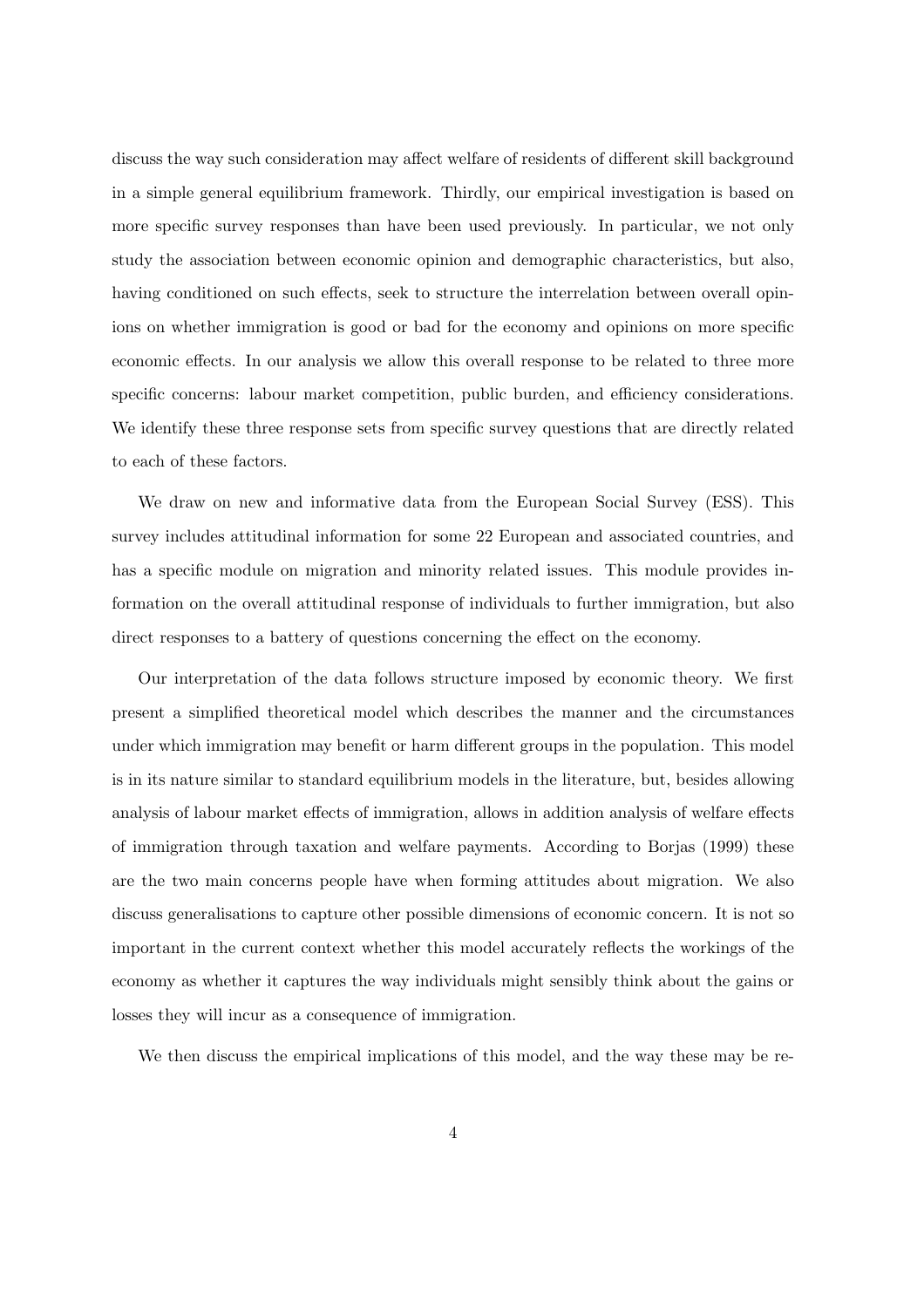flected in the data we have available. Our empirical analysis has a descriptive part where we relate responses to the overall evaluation of immigration, as well as to demographic information of respondents. We then proceed to a more structural analysis, where we impose a factor structure on the responses concerning particular issues, and where seek to distinguish between labour market concerns, public burden, and efficiency considerations. Each of these factors is related to a set of responses regarding particular implications of immigration, and we determine the way these factors, in turn, relate to the overall evaluation of whether immigration is good or bad for the economy.

The structure of the paper is as follows. In the next section, we present the background theoretical model(section 2). We then discuss briefly implications for empirical analysis (section 3). We describe the data set we use for our analysis in section 4), and provide descriptive information (section 5). We then explain our estimation method (section 6) for the factor model and discuss results in section 7. Finally, section 8 concludes.

## 2 Immigration: wages, taxes and general welfare effects

Our prime interest in this paper it to understand the considerations lying behind individuals' general opinions on whether immigration is harmful or beneficial for the economy. As we explain in the introduction, these drivers of opinion may relate to labour market competition, to the welfare and tax system, as well as to distributional aspects of migration and general welfare considerations reaching beyond national borders.

Economic theory is well suited to investigate all these aspects in simple equilibrium models. Even though it would be silly to believe individuals form judgements by working explicitly through models of this sort, individuals observe outcomes in the economies which they inhabit and it is not unreasonable to look to the basic mechanisms of such models for guidance as to the sort of beliefs it would be sensible to imagine people might form on the workings of the relevant economic processes.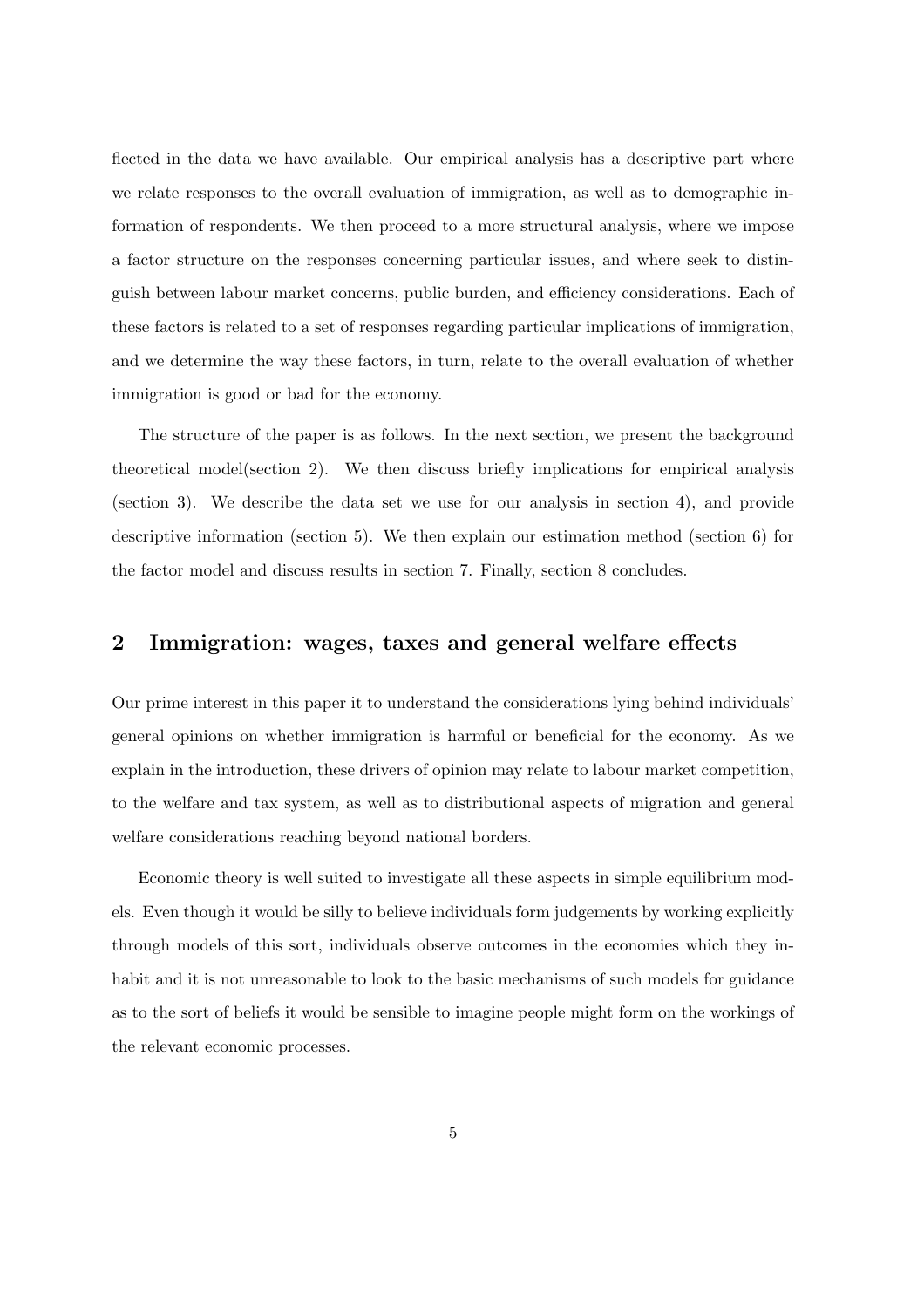As a motivation for our empirical analysis below, to impose an economically motivated structure on these processes, and to help derive well founded empirical implications, we therefore commence by presenting a simple equilibrium model which helps to structure the way individuals might think about the effect of immigration on the labour market and the welfare system. Although the model allows relatively straightforward derivation of the basic welfare and labour market effects of immigration, the complexity of extending it to general welfare considerations forbids formal development in this paper. While we use formal argumentation to cover wage, employment and tax effects, we use intuitive argumentation to develop ideas about extensions to other aspects.

#### A simple equilibrium model

Our model distinguishes between two types of workers (skilled and unskilled) to emphasise the differences in opinion that may result from the different ways immigration can affect current residents in various skill categories.

Suppose there are two labour types, skilled  $(S)$  and unskilled  $(U)$ , earning wages  $w<sub>S</sub>$  and  $w_U$ . The numbers of workers of the two types are given by

$$
x_i = \phi_i N + \psi_i M, \qquad i \in I \equiv \{S, U\},\,
$$

where N is the total current population, M is total immigrant population and  $\phi_i$  and  $\psi_i$  are skill group shares in the two groups.

We consider below the marginal effects of immigration at the current position where the ratio of immigrants to the current population is  $\pi = M/N = 1$ . Changes in skill group shares follow from

$$
\mathrm{d}\ln x_i/\mathrm{d}\pi \simeq \beta_i \qquad i \in I
$$

where  $\beta_i = (\psi_i/\phi_i)$  is the relative skill share of immigrants, assumed constant. Capital is assumed elastically supplied at a return to capital,  $r$ , which is fixed on world markets.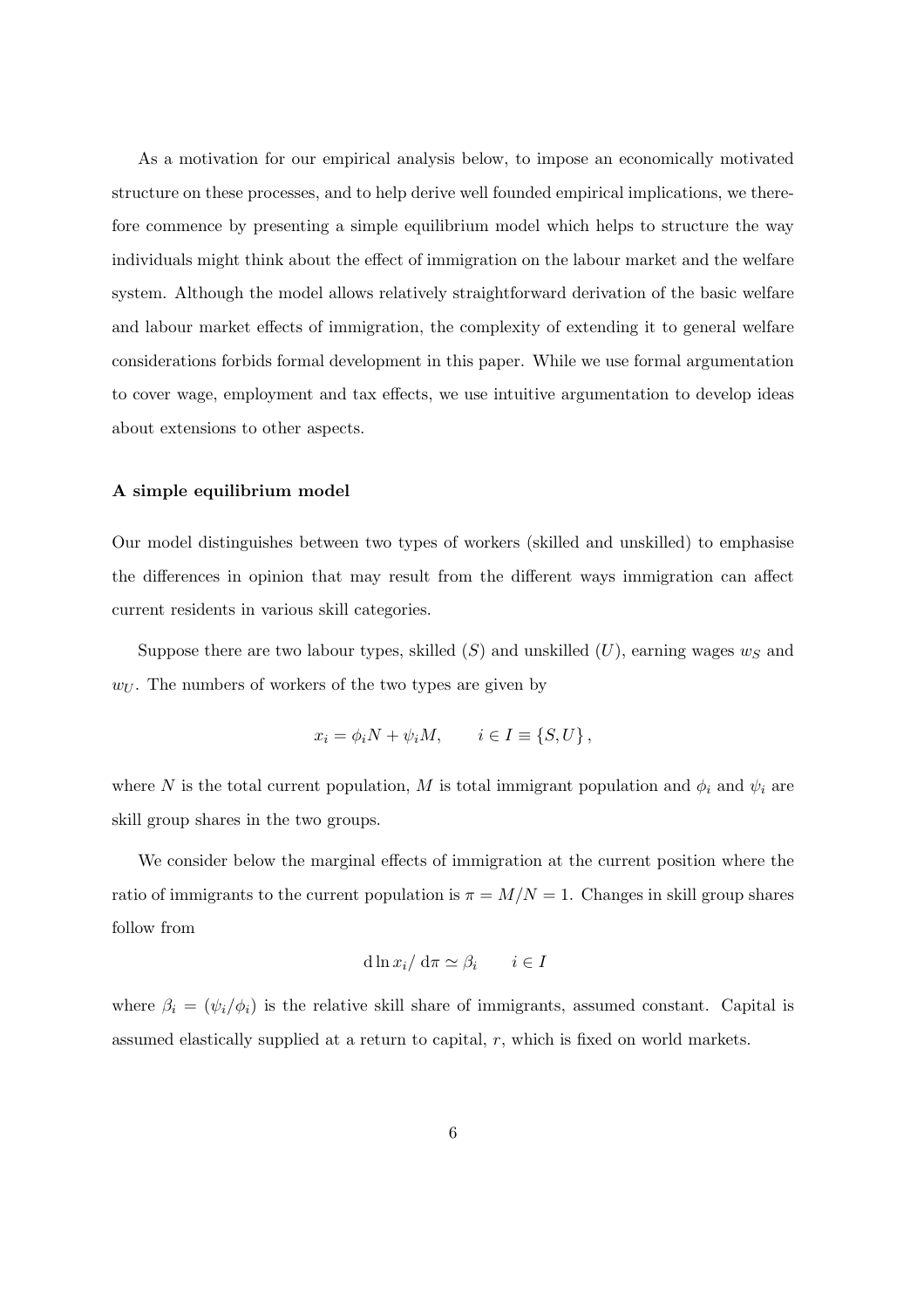We consider two cases differing in the number of goods produced by the economy. Either the economy produces one good in quantity  $y_0$  or two goods in quantities  $y_0$  and  $y_1$ . We denote the set of goods by J which therefore equals  $\{0\}$  or  $\{0,1\}$ . These goods are assumed traded and the economy small so that their prices  $p_0$  and  $p_1$  are set on world markets. This distinction allows us to differentiate between the case where the economy adjusts to immigration through the output mix, and where the only channel of adjustment is through factor prices.

Assuming constant returns to scale and excluding the possibility of joint production, we write the unit cost function for the *j*th output as  $c^j(w_S, w_U, r)$ ,  $j \in J$ . Letting  $c_i^j$  $\frac{y}{i}(w_S,w_U,r)$ denote the derivative  $\partial c^j/\partial w_i$ , demand for the *i*th type of labour is therefore  $\sum_{j\in J} y_j c_i^j$  $\frac{J}{i}$  by Shephard's lemma.

Wages and outputs are determined by two equilibrium conditions. Firstly, labour market equilibrium requires equality of demand and supply of labour, i.e.

$$
\sum_{j\in J} y_j c_i^j(w_S, w_U, r) - x_i = 0 \qquad i \in I,
$$
\n<sup>(1)</sup>

and secondly, firms earn zero profits and therefore

$$
\ln c^j(w_S, w_U, r) - \ln p_j = 0 \qquad j \in J. \tag{2}
$$

#### The Government budget constraint

Both immigrants and those currently resident consume government services. To allow, for instance, for demographic differences between immigrants and the current population we permit immigrants to consume different amounts than residents. We assume that each current resident consumes G and each immigrant  $\Gamma$  of public services. Government spending is financed by a proportional tax on labour income at a rate  $t$  which is determined to secure government budget balance:

$$
t\sum_{i\in I}x_iw_i = GN + \Gamma M\tag{3}
$$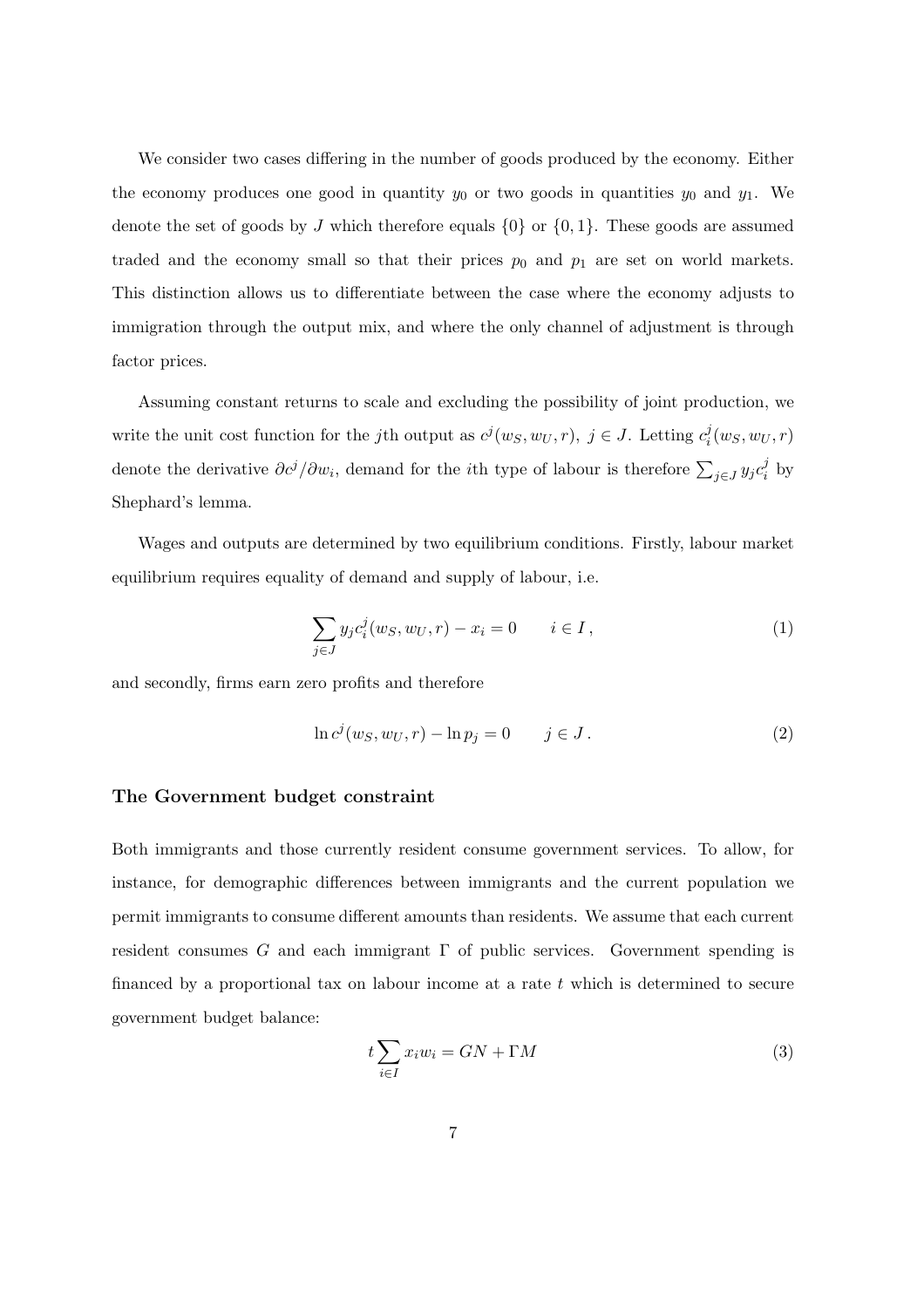The welfare of currently resident workers depends on their after tax wages  $W_i = (1$  $t)w_i, i \in I$  so that

$$
\frac{\mathrm{d}\ln W_i}{\mathrm{d}\pi} = \frac{\mathrm{d}\ln w_i}{\mathrm{d}\pi} - \frac{t}{1-t} \frac{\mathrm{d}\ln t}{\mathrm{d}\pi} \qquad i \in I. \tag{4}
$$

In other words, the effect of migration on after-tax wages works through two channels: by affecting before-tax wages and the tax rate.

#### Two output goods

Consider first the case with two types of output. Reasoning only from (2), we have

$$
\theta_S^0 \, d\ln w_S + \theta_U^0 \, d\ln w_U = 0
$$
  

$$
\theta_S^1 \, d\ln w_S + \theta_U^1 \, d\ln w_U = 0
$$

where  $\theta_i^0 = \partial \ln c^0 / \partial \ln w_i$  denotes a factor share. From this it follows immediately that  $d \ln w_U / d\pi = d \ln w_U / d\pi = 0$ . This result, essentially similar to the factor price equalisation theorem (Samuelson 1953), is what Leamer and Levinsohn (1995) call factor price insensitivity. Wages are determined solely by prices through the zero profit condition (2). Insensitivity extends to nonmarginal changes  $\Delta \pi$  provided that immigration is not so large as to take factor endowments out of the economy's cone of diversification, in which case the economy would stop producing one of the two goods.

Rather than impacting on wages, long run effects of immigration are felt in the output mix. These responses can also be deduced and follow from (1) given unchanged factor prices:

$$
\rho_S^0 \, d \ln y_0 + (1 - \rho_S^0) \, d \ln y_1 = \beta_S \, d\pi
$$
  

$$
\rho_U^0 \, d \ln y_0 + (1 - \rho_U^0) \, d \ln y_1 = \beta_U \, d\pi
$$

where  $\rho_i^j = y_j c_i^j$  $\sum_{k\in J} y_k c_i^k$  denotes a sectoral share in a factor market. Therefore

$$
\frac{\mathrm{d}\ln(y_0/y_1)}{\mathrm{d}\pi} = \frac{\beta_S - \beta_U}{\rho_S^0 - \rho_U^0}
$$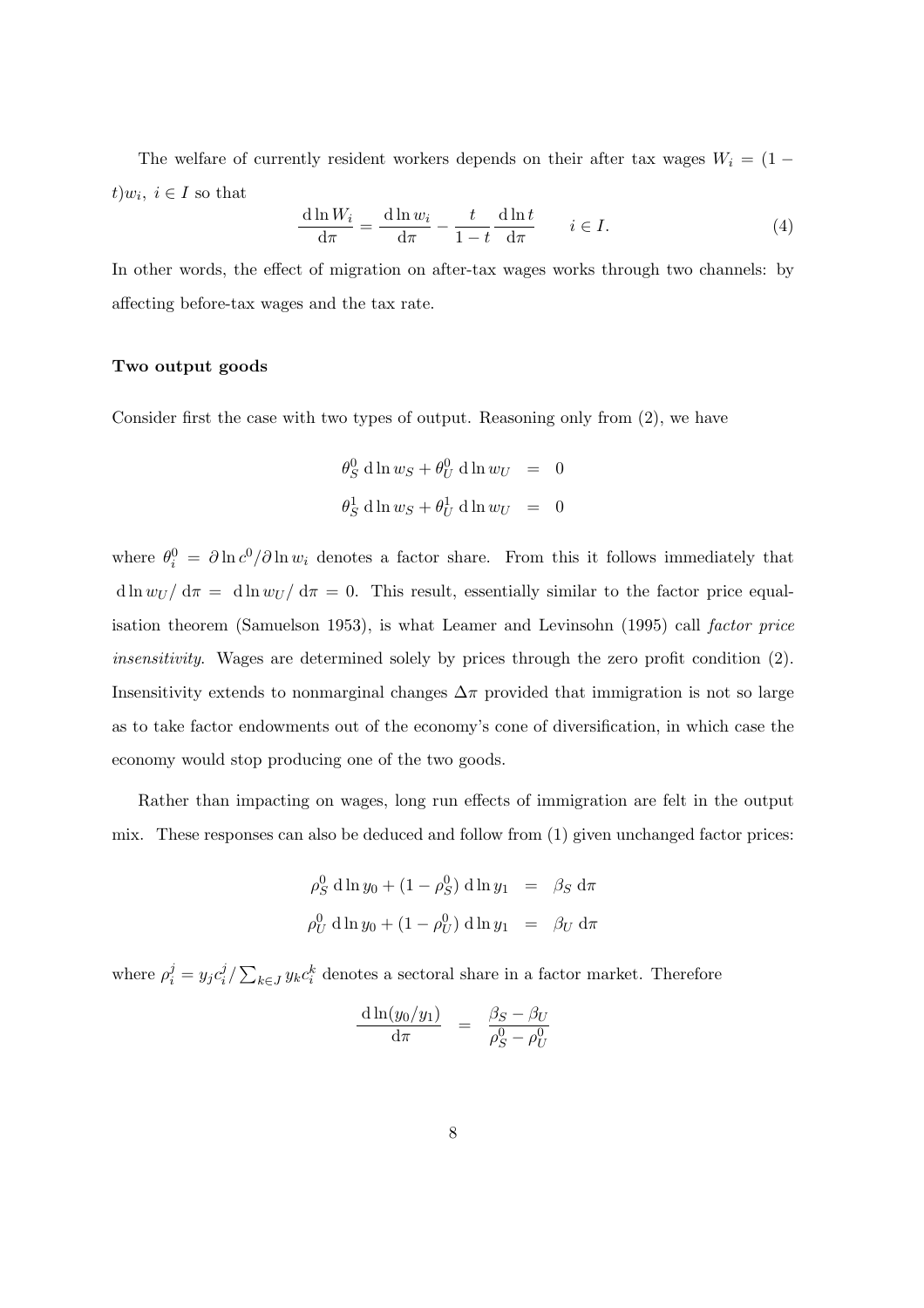and unskilled immigration leads to a relative expansion of the sector using unskilled labour relatively intensively, in line with the Rybczinski (1955) theorem.

For fixed levels of output, equilibrium between cost-minimising factor demands and changed labour endowments would imply wage changes. However these would lead to positive profits being earned in sectors using intensively labour types which become cheaper. Output in such sectors would be expected to expand driving back up wages and long run equilibrium would not be restored until wages were driven back to their initial levels.

Given the absence of wage effects, effects of immigration on the welfare of current workers of both types is dependent solely on the change in the tax rate required by government budget balance. From (3) follows

$$
d \ln t + \zeta_S \, d \ln x_S + \zeta_U \, d \ln x_U = \gamma \, d\pi
$$

where  $\zeta_i = w_i x_i / \sum_{k \in I} w_k x^k$  is a share in labour income and  $\gamma = \Gamma/G$  denotes relative publicly funded consumption of immigrants. Thus, noting that  $\zeta_i = tw_i \phi_i/G$ ,

$$
\frac{\mathrm{d}\ln t}{\mathrm{d}\pi} = \gamma - \frac{t}{G}(w_S \psi_S + w_U \psi_U)
$$

which simply says that immigration is beneficial to current workers if and only if immigrants contribute more in labour taxes than they take out in consumption of government services. Note that if  $\gamma = \beta_S = \beta_U = 1$  so that immigrants are identical to the current population in both skill composition and public service consumption then  $\frac{d \ln t}{d \pi}$  = 0 by simple substitution from the government budget constraint. However if immigrants differ from the current population in either respect then there may still be positive or negative welfare effects. For a given public service consumption  $\Gamma$ , the perceived gain or loss depends on the allocation of immigrants to skill groups. If immigration is mainly skilled, contributions to the welfare system will be larger and immigration more favourable.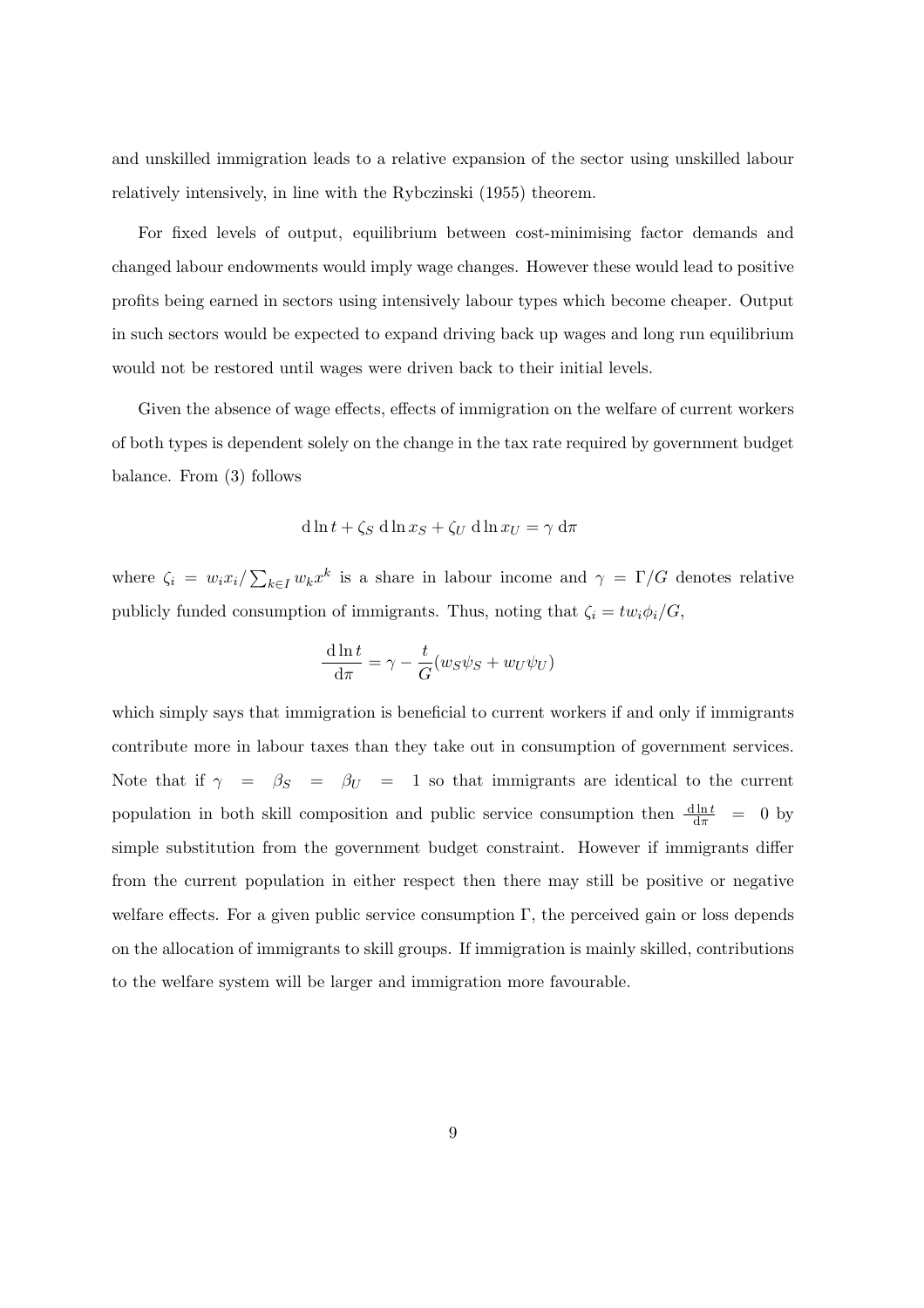#### One output good

We now consider the case where the economy is not able to react to immigration that differs in skill composition from the current labour force by adjusting the output mix. The simplest model to reflect insufficient flexibility is the one output model. This model is often used in the labour literature to motivate the way immigration may affect employment and wages (see, for example, Altonji and Card 1991 and Borjas 1994). In this model there will be employmentand wage effects whenever the immigrant population differs in skill mix from the current population.

In the one output case, we obtain the following system of equations determining output, unskilled and skilled wage changes in response to immigration:

$$
d \ln y_0 + \varepsilon_{SS}^0 d \ln w_S + \varepsilon_{SU}^0 d \ln w_U = d \ln x_S = \beta_S d\pi
$$
  

$$
d \ln y_0 + \varepsilon_{US}^0 d \ln w_S + \varepsilon_{UU}^0 d \ln w_U = d \ln x_U = \beta_U d\pi
$$
  

$$
\theta_S^0 d \ln w_S + \theta_U^0 d \ln w_U = 0
$$

where  $\varepsilon_{ij}^0 = \partial \ln c_i^0 / \partial \ln w_j$  denotes a labour demand elasticity.

Hence, by substitution we obtain,

$$
\frac{\mathrm{d}\ln w_U}{\mathrm{d}\pi} = \frac{\beta_U - \beta_S}{\varepsilon_{UU}^0 - (\varepsilon_{SU}^0 + \frac{\theta_U^0}{\theta_S^0}\varepsilon_{US}^0) + \varepsilon_{SS}^0 \frac{\theta_U^0}{\theta_S^0}} \tag{5}
$$

$$
\frac{\mathrm{d}\ln w_S}{\mathrm{d}\pi} = -\frac{\theta_U^0}{\theta_S^0} \frac{d\ln w_U}{d\pi} \tag{6}
$$

It is immediately obvious from these two equations that in the case where immigrants resemble in their skill composition the resident labour force, we should again expect no wage effects, as  $\beta_U = \beta_S$ . Tax and welfare effects are therefore as in the two good case.

If however the skill mix differs then we should expect changes in wages (and output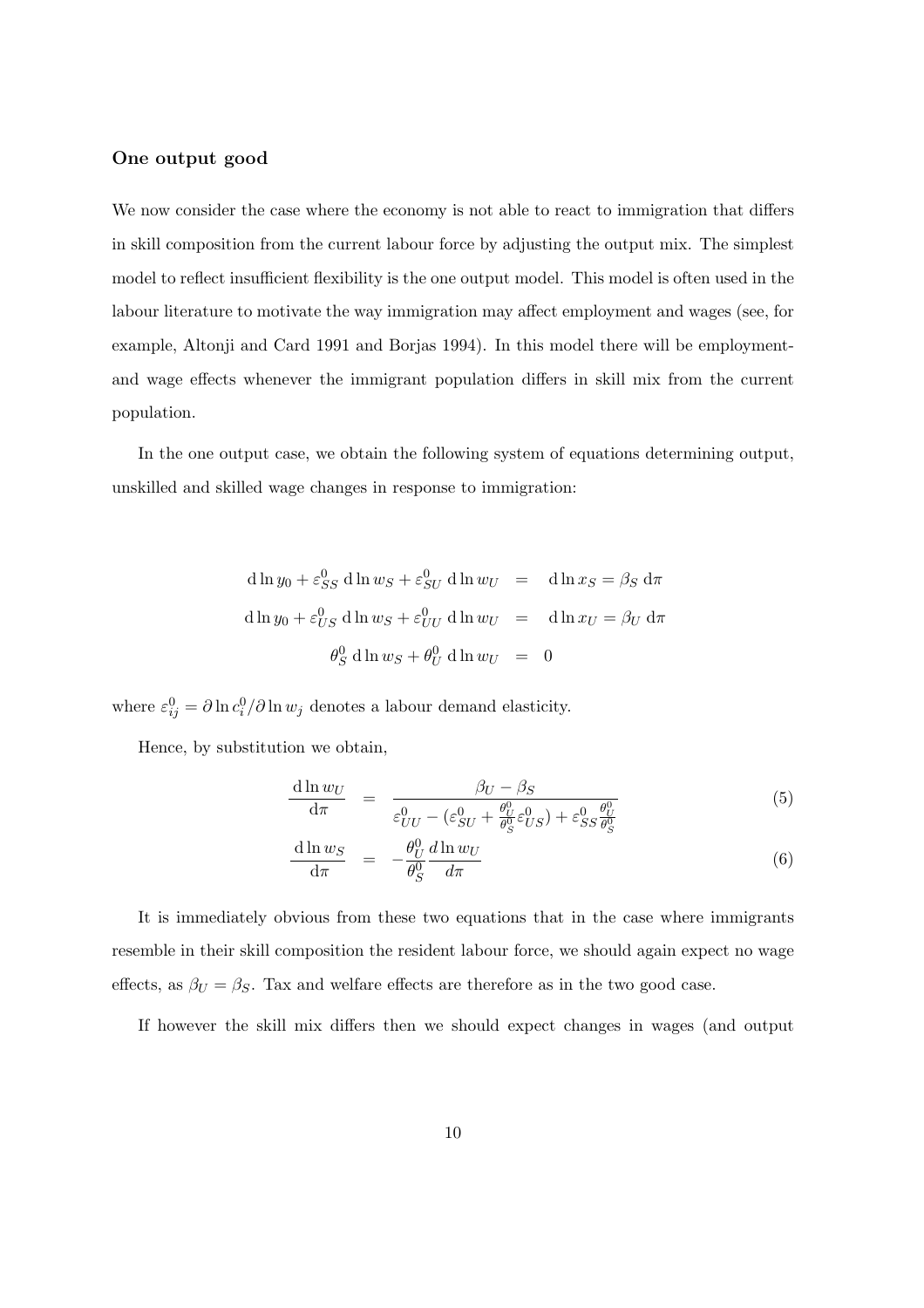mix). Negativity of the denominator in (5) follows from concavity of the cost function<sup>3</sup> and therefore immigration should be expected to depress the wages of workers competing with the type relatively more abundant in immigrant labour and to raise the wages of the other labour type. For example, unskilled immigration therefore depresses unskilled wages and raises skilled wages. There are wage effects but they are not uniform and therefore also raise distributional issues.

At the margin, immigrating labour is paid the value of its marginal product and therefore the total remuneration of the existing workforce is unaffected - gains to one labour type exactly offset the losses of the other. However if we consider non-marginal immigration  $\Delta\pi$  we need to appreciate that all immigrating labour is paid the marginal product of the last immigrant and the surplus thus generated on the labour of inframarginal immigrants accrues to owners of other factors (see Berry and Soligo 1969, Johnson and Stafford). Total remuneration of workers already resident rises, albeit that some benefit and some lose - this is the so-called "immigration surplus".

Returning to the government budget constraint, we can infer

$$
\frac{\mathrm{d}\ln t}{\mathrm{d}\pi} = \gamma - \frac{t}{G} \sum_{i \in I} w_i (\psi_i + \phi_i \frac{\mathrm{d}\ln w_i}{\mathrm{d}\pi})
$$

so that effects on the tax rate now require that we recognise the consequences of changes in the wage structure of current workers for tax receipts. Effects on welfare of the workers of the two types then follow from (4) and require weighing up labour market and government budget effects.

<sup>3</sup>Note that

$$
\varepsilon_{UU}^0 - \left(\varepsilon_{SU}^0 + \frac{\theta_U^0}{\theta_S^0}\varepsilon_{US}^0\right) + \varepsilon_{SS}^0\frac{\theta_U^0}{\theta_S^0} = \frac{w_U}{c_U^0} \left[c_{UU}^0 - 2\frac{c_U^0}{c_S^0}c_{SU}^0 + \left(\frac{c_U^0}{c_S^0}\right)^2c_{SS}^0\right]
$$

which is a positive multiple of a quadratic form in the second derivatives of the cost function and therefore negative.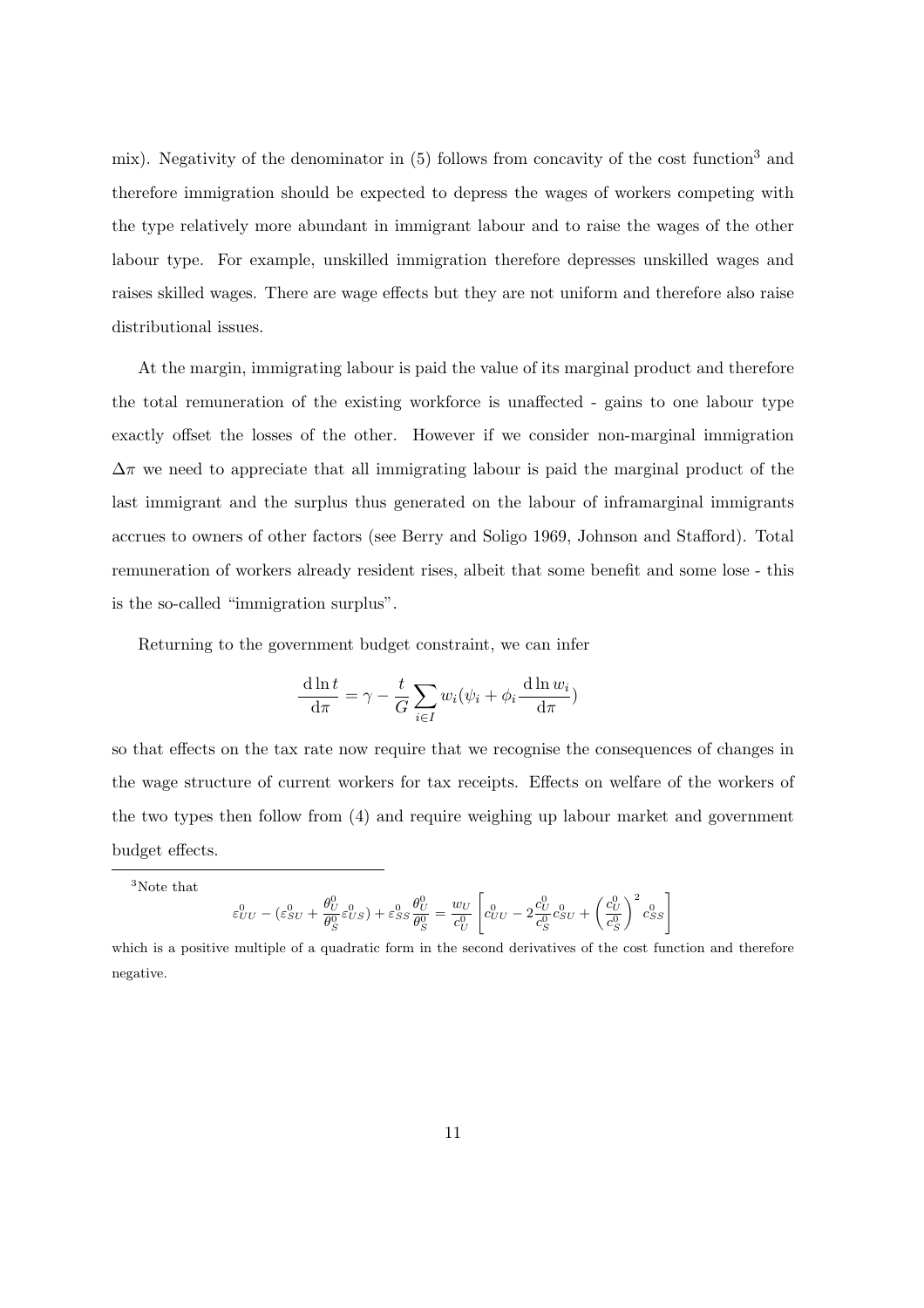#### Generalisations

#### Traded and non-traded goods, multiple factors, and immigrants' skill composition

The nature of the solution in general depends upon a comparison between the numbers of goods produced and of labour types. The observations above can be generalised beyond the case of only two labour types and can also be extended to allow for nontraded goods<sup>4</sup>. What is at issue is the ability of the economy to respond to immigration through flexibility in its output mix. With sufficient number of traded goods there is no need for immigration to induce factor price changes - whatever the skill mix of immigrating labour - and welfare effects on current workers follow simply from a comparison of immigrants' tax contributions and consumption of public services.

The same is true, even with fewer output goods, if the skill mix in immigrant labour exactly matches that of the current workforce. However, if the skill mix of immigrant labour does differ, then a smaller number of traded goods means that there are insufficient degrees of freedom to accommodate changes in the skill mix through changes in the output mix and wage changes are therefore nonzero even in the long run. In this case workers of different types are likely to feel differently about the economic effects of immigration and a full evaluation of welfare effects on current workers of any labour type require that we weigh up tax and wage effects.

#### Elastic labour supply

In the analysis above, we have assumed that labour is completely inelastic. Hence, workers will supply labour at any wage, and immigration will not have employment effects. This, of course, can be extended by assuming that labour supply is elastic, so that some current workers will not be willing to work after immigration as wages fall below their reservation wages. By this mechanism reasoning about wage effects of migration can be supplemented

<sup>4</sup>The relevant algebra can be drawn from trade theory models - see Ethier (1984), Woodland (1982).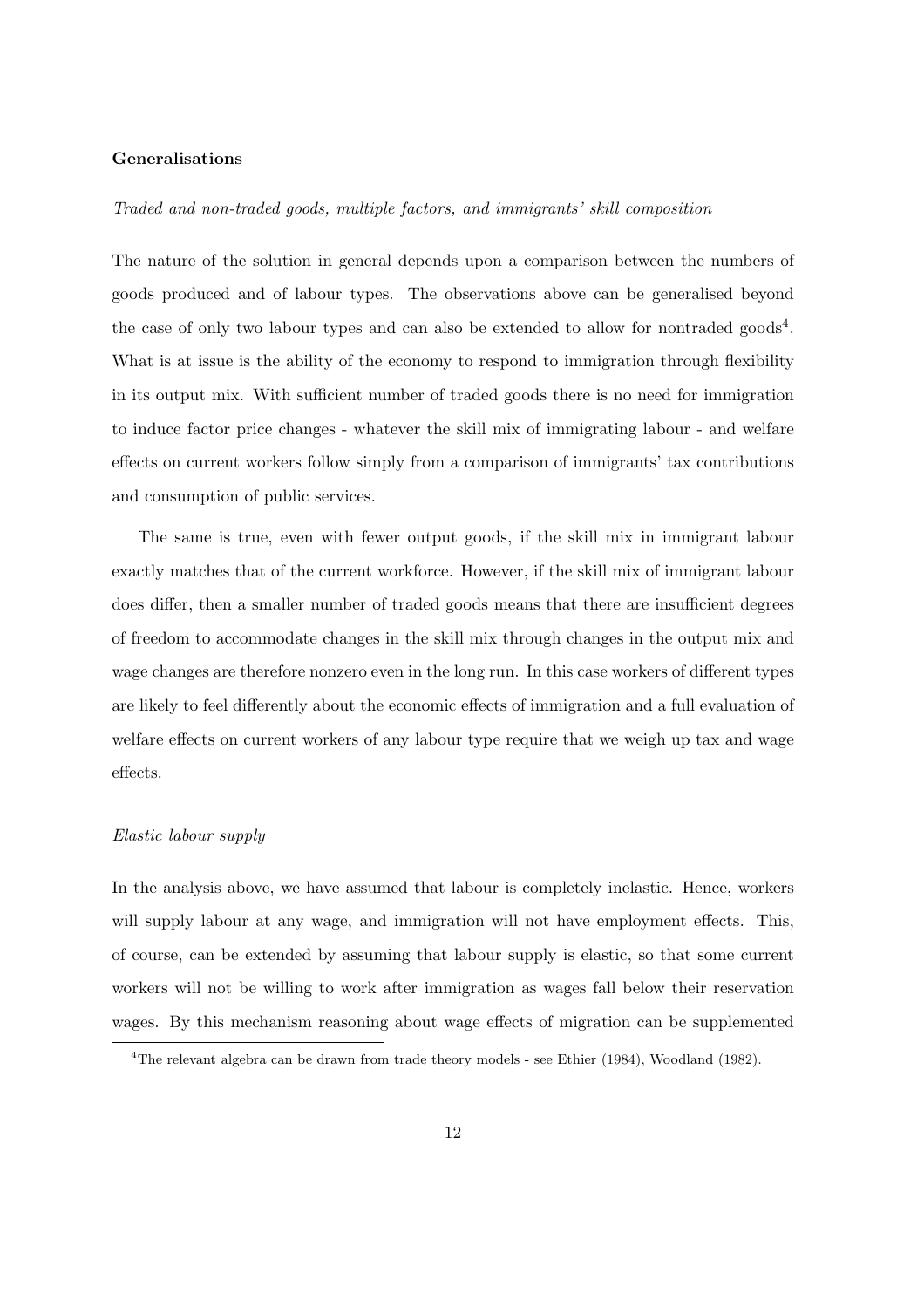with an analysis of voluntary employment responses in the already resident workforce. If unemployed workers can claim from the state then this might open up another mechanism through which tax rates could be affected by immigration.

#### Disequilibrium

The analysis offered so far has been based on assumptions of labour market equilibrium. If we allow for mechanisms preventing factor prices from reaching equilibrium then the effects of immigration will clearly differ. In such cases immigration may act as an alternative means of equilibration by increasing the relative supply of factors in excess demand (though it could also aggravate disequilibrium if tending to bring in factors in excess supply). Arguments about the benefits of migration as a means of, say, alleviating skill shortages could be conceptualised in this way.

#### Effects on migrants and sending countries

Effects of migration are plainly not confined to the residents of the host country. There are welfare consequences for both the migrants themselves and residents of the country that they leave.

To the extent that migration is voluntary and well-informed, it has to be assumed that migrants are better off as a consequence, either economically or in some other way. In economic terms in a model such as that above this could be in wage gains or in access to the public services of the host country.

Effects on residents of the sending country can be analysed in ways which mirror the discussion of the host country above. If the sending country is small, produces both goods and trades at world prices then we should also expect no effect on wages from emigration. In such a world, trade in goods assures equalisation of factor prices without factor mobility and labour movement has no impact on labour earnings in either country.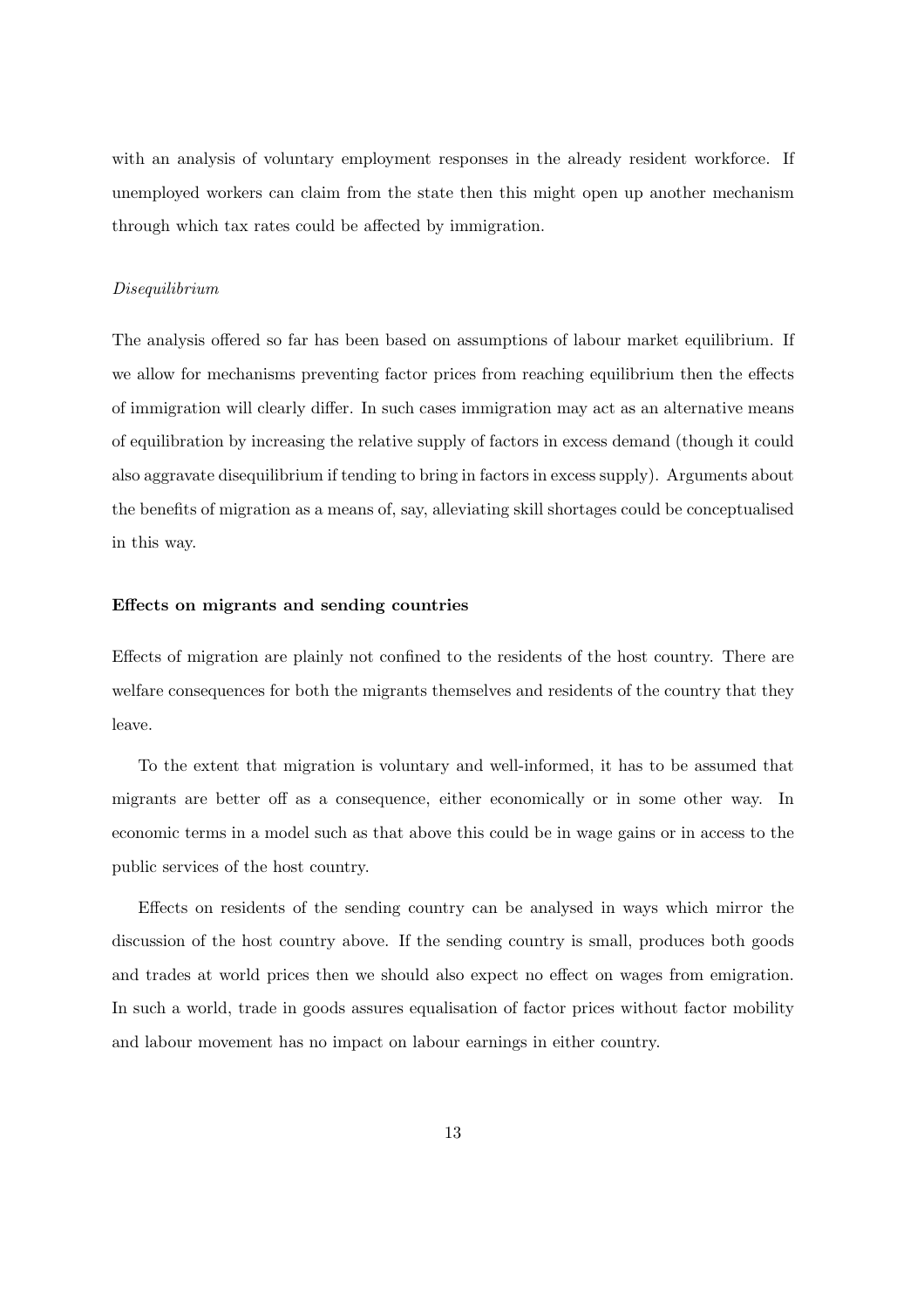However, if only one good is produced, wages abroad and at home can be affected by labour movement and immigration creates an aggregate deficit in the sending country just as it creates a surplus in the receiving country. The impact on world welfare requires that we balance the loss in one country with the gain in the other and the gain to the migrants. If we assume that migrants move to the country where their labour type is better paid then it can be shown that the overall gain is positive - the world as a whole benefits from movement of labour to locations where it is best remunerated (see Berry and Soligo 1969, Ruffin 1984).

## 3 Empirical Implications

The analysis above provides some suggestions about the range of effects compatible with simple economic models. Individuals are likely to be aware of the overall patterns according to which economic processes determine effects of migration.<sup>5</sup> Below we focus attention on responses to a range of questions from the European Social Survey that are concerned specifically with economic impact. To the extent that answers to these questions are rationalisable in terms consistent with such economic theory the discussion above points to the sort of considerations that might underlie responses. These considerations can be thought of as falling into three types:

#### Labour market competition

Firstly, immigration has the potential to introduce labour market competition if the skill mix among immigrants is expected to differ from that of the current workforce. In our model these effects are to be expected if the economy reacts to changes in the skill mix through wage adjustments. If there are effects on wages then these will be different effects across skill groups. We should therefore expect the extent and nature of concern to differ

<sup>5</sup>Of course, evaluation of the benefits and costs of immigration may also be motivated by considerations which are non-economic (see Dustmann and Preston 2004 for analysis of racial aspects to attitudes towards immigration).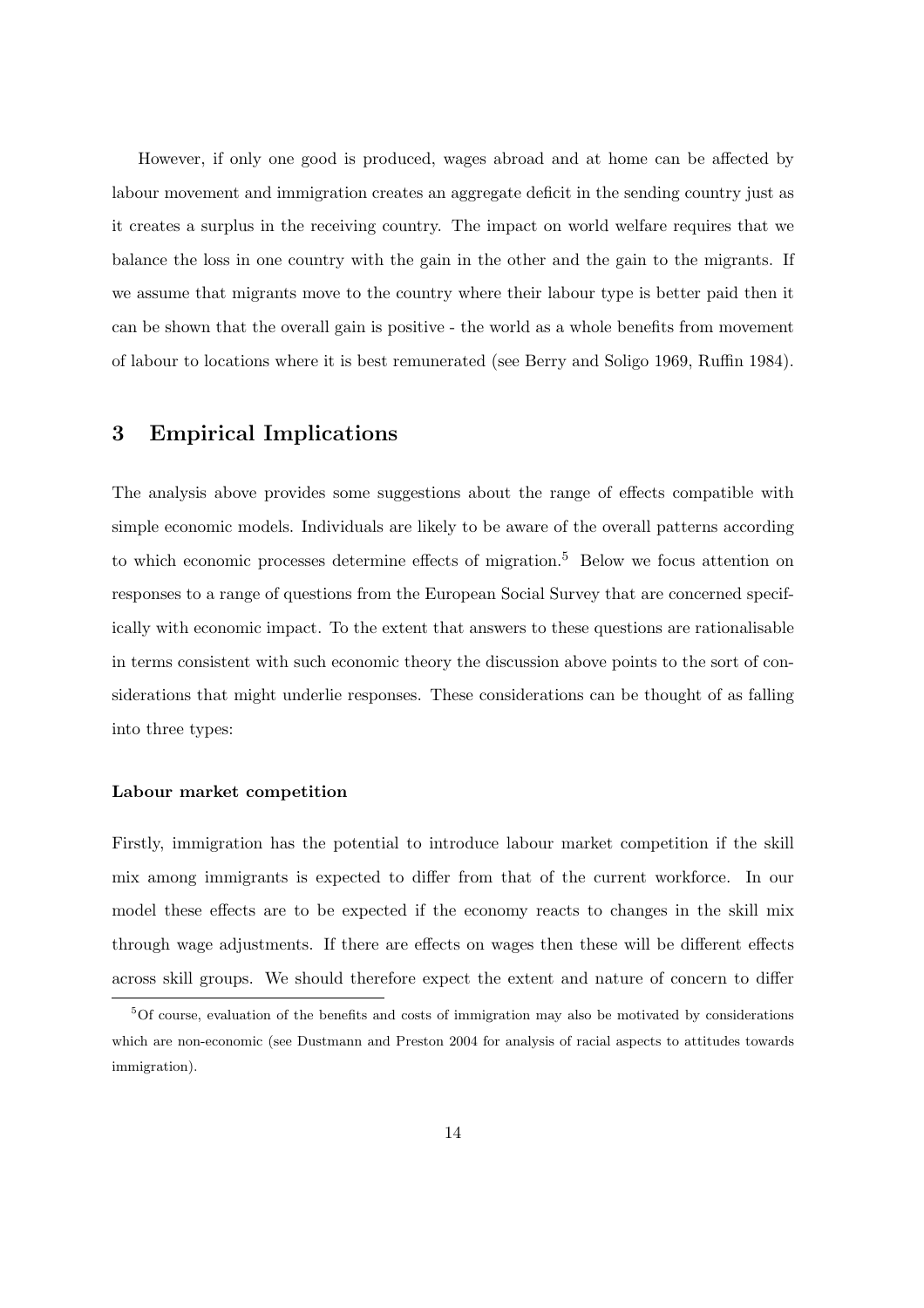across different skill groups. In particular, low skilled migration should be felt as threatening by low skilled residents. As we point out, with elastic labour supply, adjustment through wages may also induce unemployment - again being harmful for those who are in competition with immigrant labour. Furthermore, as we point out above, although the unskilled may be harmed, skilled labour will generally benefit, thus creating distributional effects. We should therefore also expect to find such considerations manifested in concerns about effects on the income distribution.

#### Public finance burden

Secondly, immigration can increase or alleviate tax burdens if immigrants are expected to differ from the current population either in skill mix or in propensity to consume public services. In particular, if immigrants are expected to consume more out of public services than residents, then this may be perceived as a possible disadvantage of the overall effects of migration. To the extent that the implied additional tax burdens fall more heavily on the rich then this may again be a source of difference in opinion across skill groups and income classes. Furthermore, any expected impact on unemployment may also be expected to feed through into concerns about public tax and welfare burdens: If immigration creates unemployment, it will increase the tax burden, thus harming the economically active in the resident workforce.

#### Efficiency

Immigration may be felt to enhance efficiency domestically by alleviating disequilibrium in factor markets, as our discussion above suggests. Also, for those with a broader perspective the beneficial impact on world allocation of factor resources may be felt as an international efficiency gain. Notice that the latter effect is not related to the individual's personal situation. Efficiency gains of the sort discussed above should be of potential benefit to all residents collectively.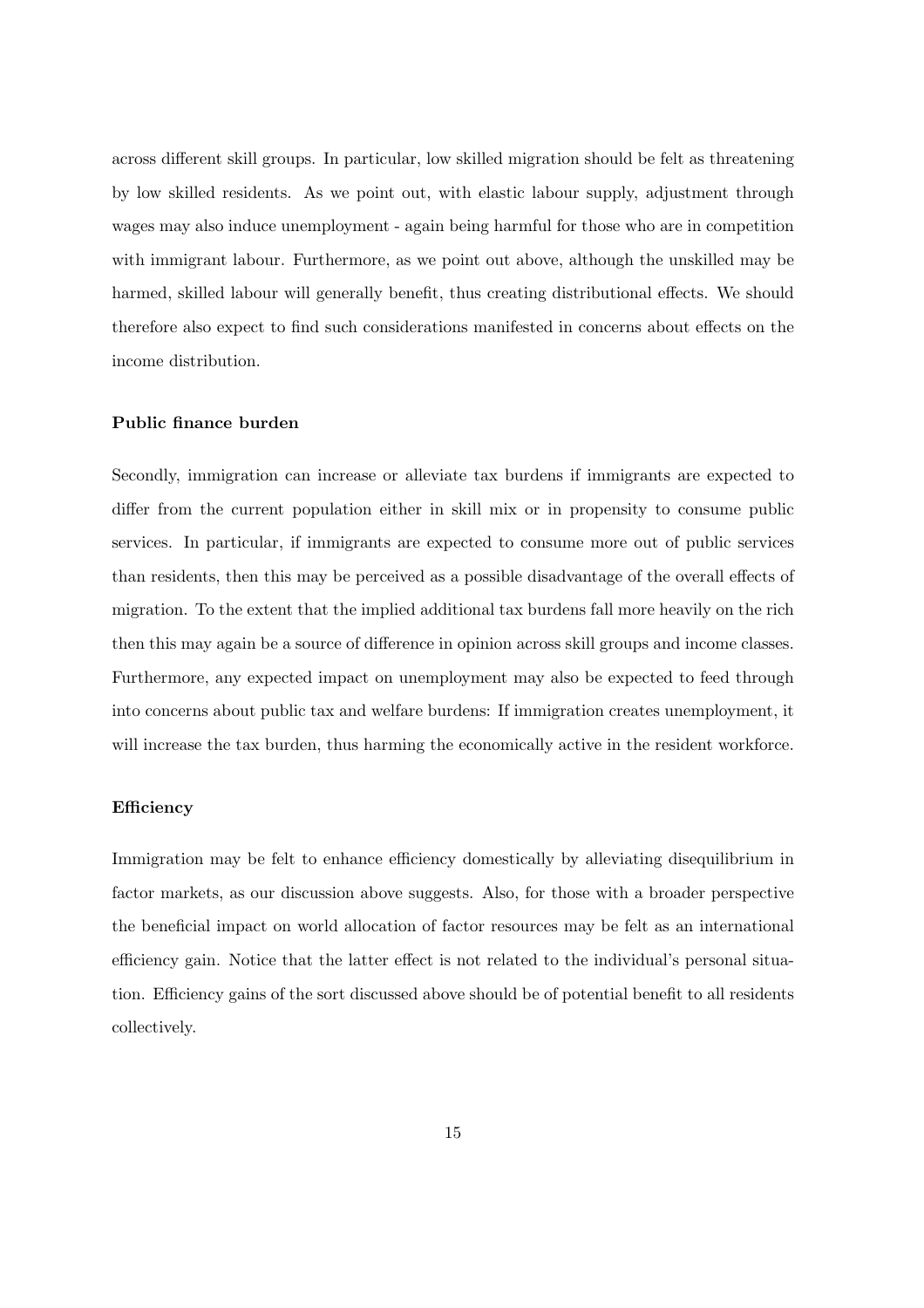## 4 The European Social Survey

The data we use for our empirical analysis comes from the European Social Survey (ESS). The first wave of the ESS was conducted in fall 2002. The ESS interviews about 1,500 people in each of 22 countries, including all the countries then belonging to the EU, seven former Eastern European countries and Israel. Included in the first ESS is a topical module on attitudes toward immigrants and minorities. The module includes over 50 questions.

A subset of these are specifically economic and address themselves to precisely the considerations alluded to in the theory above. We concentrate on seven questions and display means and standard deviations of these questions in Table  $1^6$ .

The first question is an overall question on whether immigration is considered to be good or bad for the economy (Overall). In our analysis below, we seek to explain this question by more specific underlying economic concerns as addressed by the latter six questions. These relate to the underlying issues identified above.

The questions Wage and Jobs directly relate to concerns individuals may have about the labour market impact of migration - the first set of our empirical implications discussed above. The question Poor addresses directly distributional aspects and is also most plainly thought of in terms of labour market competition. As we have pointed out above immigration may harm some, but will benefit others, even though typically generating an overall surplus for the receiving economy.

Answers regarding *Jobs* also carry public finance implications. The question Tax directly addresses concerns individuals may have about the tax implications of immigration.

Finally, the last two questions (*Fill* and *Gain*) are statements primarily relating to efficiency aspects of migration - also discussed above.

 $6$ The variable names are chosen by us to reflect the earlier economic discussion rather than taken from the coding. We have reordered responses so that higher values indicate a more positive response to immigration for each question.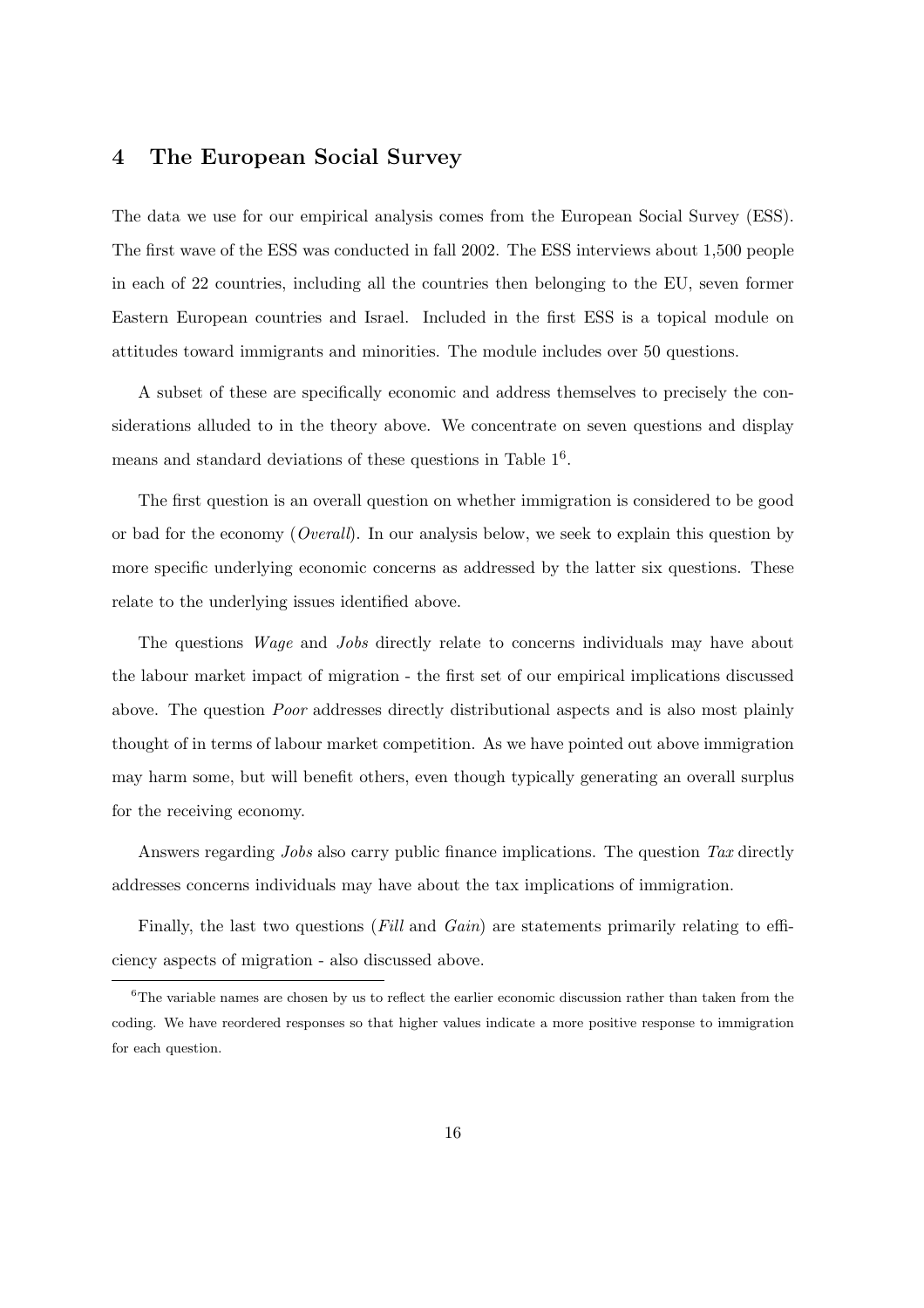| `able |  |  |
|-------|--|--|
|       |  |  |
|       |  |  |

| Variable Name | Survey Question                        | Range of responses                                       | Mean | St Dev |
|---------------|----------------------------------------|----------------------------------------------------------|------|--------|
| Overall       | Immigration is good or bad.            | $0:$ bad for the economy - 10: good for the economy      | 4.97 | 2.35   |
|               | for country's economy                  |                                                          |      |        |
| Wage          | Average wages are generally            | 1: agree strongly - 5: disagree strongly                 | 2.97 | 1.12   |
|               | brought down by immigrants             |                                                          |      |        |
| Poor          | Immigrants harm economic prospects     | 1: agree strongly - 5: disagree strongly                 | 2.71 | 1.1    |
|               | of the poor more than the rich         |                                                          |      |        |
| Jobs          | Immigrants take jobs away in           | 0: take jobs away $-10$ : create new jobs                | 4.52 | 2.22   |
|               | country or create new jobs             |                                                          |      |        |
| Tax           | Immigrants take out more in services   | 0: generally take out more $-10$ : generally put in more | 4.19 | 2.22   |
|               | more than they put in through taxes    |                                                          |      |        |
| Fill          | Immigrants help to fill jobs where     | 1: disagree strongly - 5: agree strongly                 | 2.52 | 2.22   |
|               | there are shortages of workers         |                                                          |      |        |
| Gain          | All countries benefit if people        | 1: disagree strongly $-5$ : agree strongly               | 2.76 | 0.88   |
|               | can move where their skills are needed |                                                          |      |        |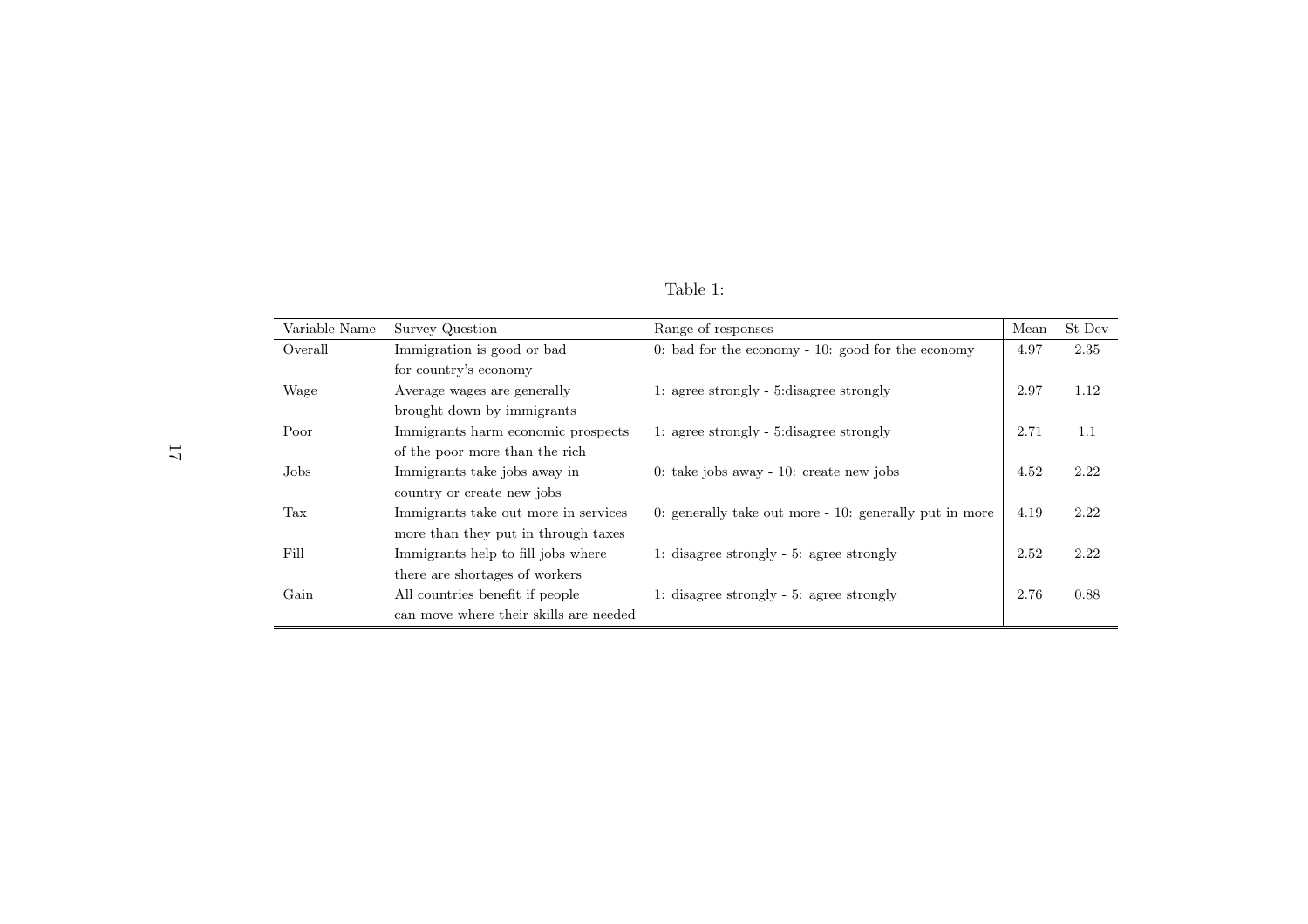The objective of the analysis below is to estimate a model that allows us to identify the relevance of these concerns to overall assessment of the impact of immigration on the economy as captured in responses to the first question. In order to do that, we impose a particular factor structure described below. We first describe the responses in more detail in the next section.

## 5 Descriptive Overview

In the following figures, we display the mean responses to the 7 questions we use for our analysis. The graphs plot the means of responses by age- and education group. We distinguish between 4 age groups (14-30, 31-45, 46-60, and above 60) and three education groups (low, intermediate and high education). Figure 1 displays group means for the general questions whether immigrants are good or bad for the economy. Responses differ clearly between education groups, with the low educated being less positive than the highly educated. There are only slight differences in responses across age groups.

Figure 1: Immigrants and the Economy



Figures 2 displays responses to questions on wage- and employment effects. Again, the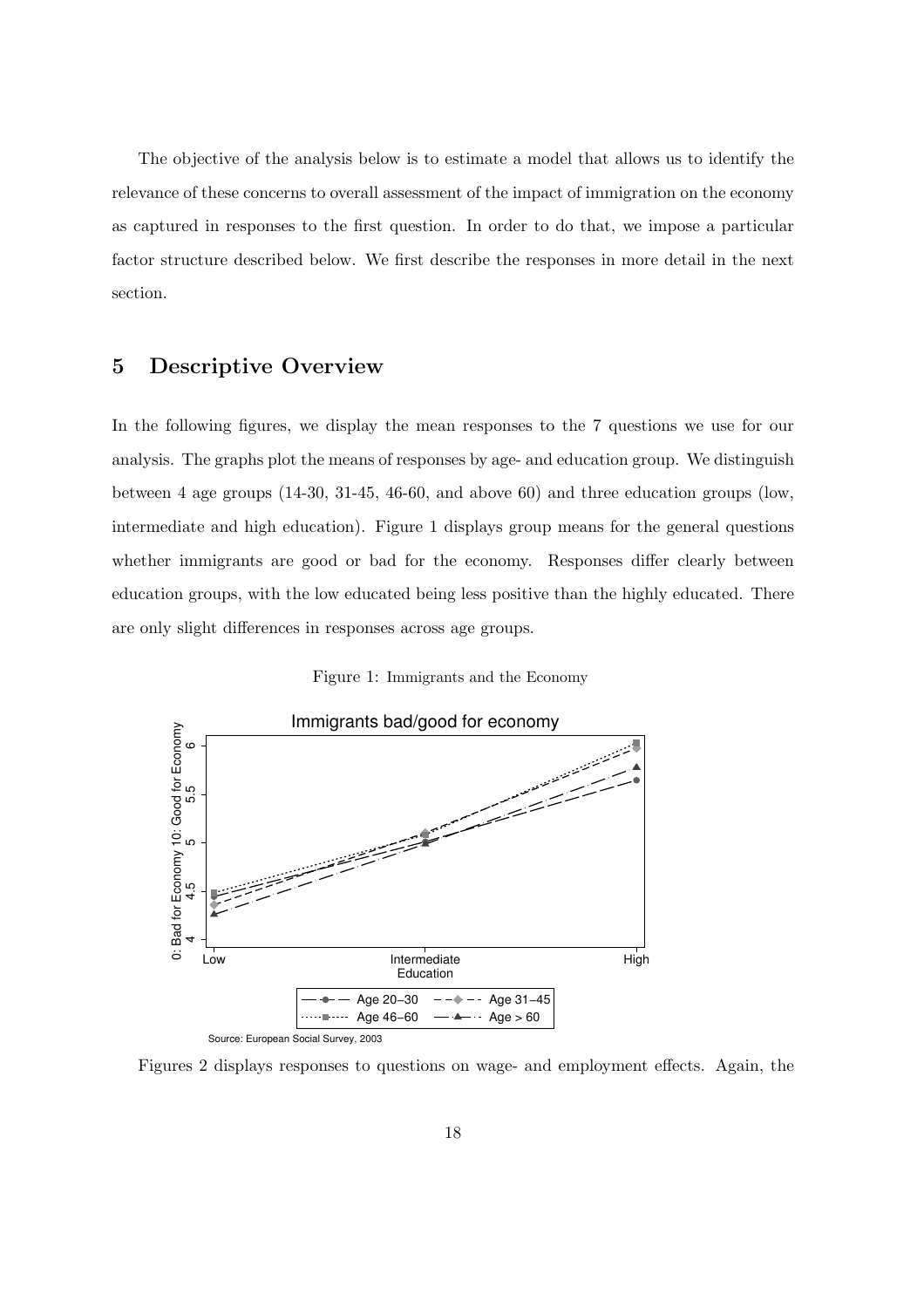

Figure 2: Wages and Jobs

differences across educational categories are quite dramatic, with the low educated being much more inclined to assume negative wage- and employment effects than the highly educated. This is compatible with our model if immigration is perceived to be mainly unskilled.

Figures 3 display responses to questions regarding the effects of immigration on taxes and services (left panel) and distributional effects. Regarding taxes and welfare receipts, it is again the lower educated who are more concerned about immigrants being net recipients of the public finance system. Quite interesting are also the relatively large differences between the young and the old, with older respondents tending to be more sceptical about immigrants making a positive contribution.

Regarding distributional concerns, the differences in both age- and educational groups are clearly visible. The less educated seem to be more concerned about immigration imposing a larger burden on the poor - a view that is compatible with our model above in the case of unskilled immigration. While the three younger age groups seem to be quite similar in responses, it is the groups of the above 60 year olds that is most concerned about more harmful effects on the poor.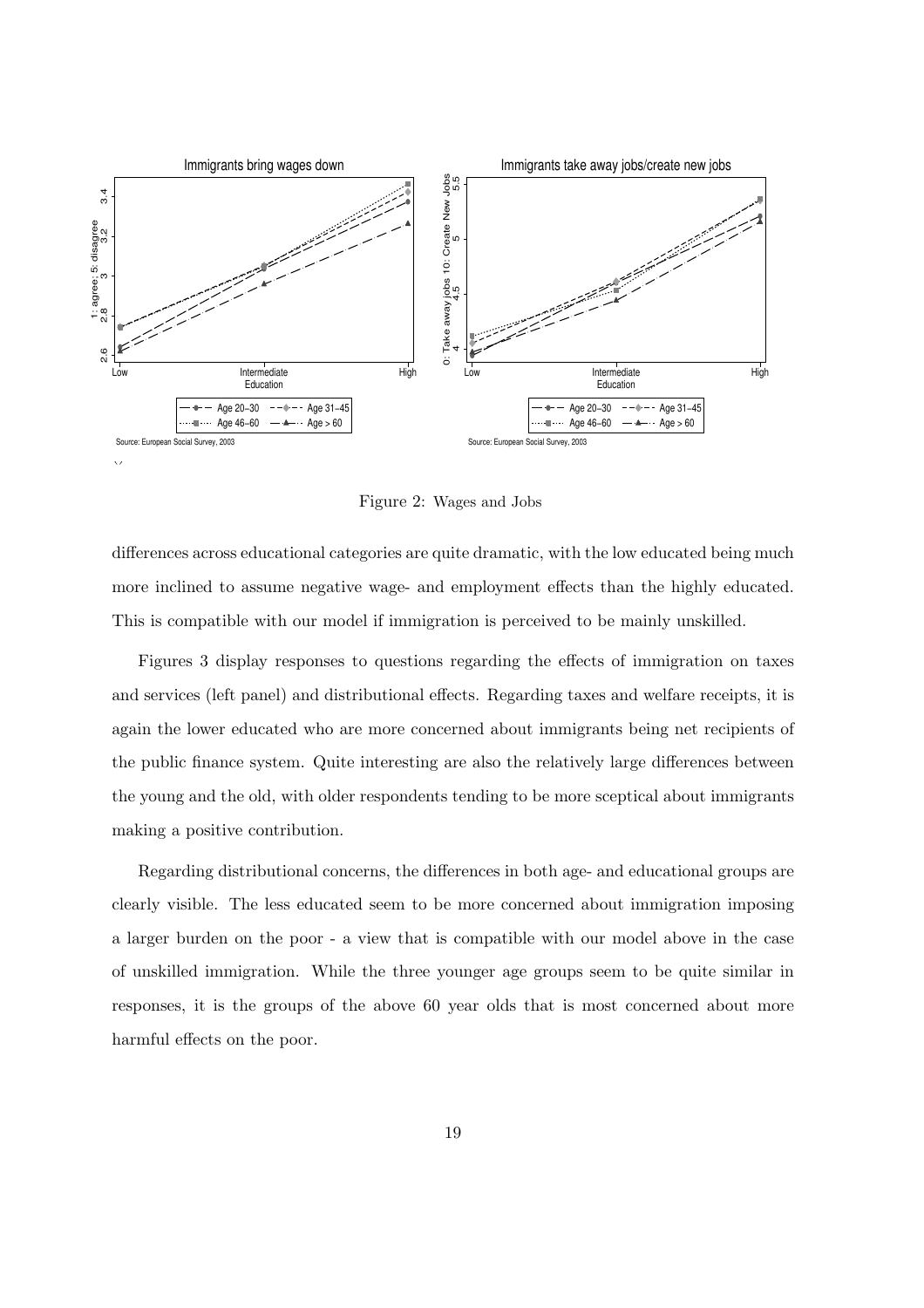

Figure 3: Taxes and Distribution

Figure 4 displays responses to questions relating to efficiency aspects of migration. In the left panel, responses are displayed that relate to whether respondents believe that immigrants fill jobs where there are shortages, an argument that is often used as justification for more liberal migration policies. Responses differ again between educational categories, but there are also substantial differences across age groups, with older workers being more in agreement with immigrants filling jobs where there are shortages. There is a clear ordering across age groups, with the youngest being most skeptical.

The right panel in figure 4 relates to overall assessment of the benefits of allowing workers to move where their skills are needed. In terms of our model, this should be welfare enhancing, and the majority of respondents are in agreement with that. Furthermore, there are no strong education patterns, as we observed in the previous responses, and small age differentials, with the older ones being more in agreement with beneficial effects from free movement than the younger ones.

Notice that the nature of our data (we only observe a cross section) does not allow us to distinguish between age- and cohort effects, so that the differences in responses across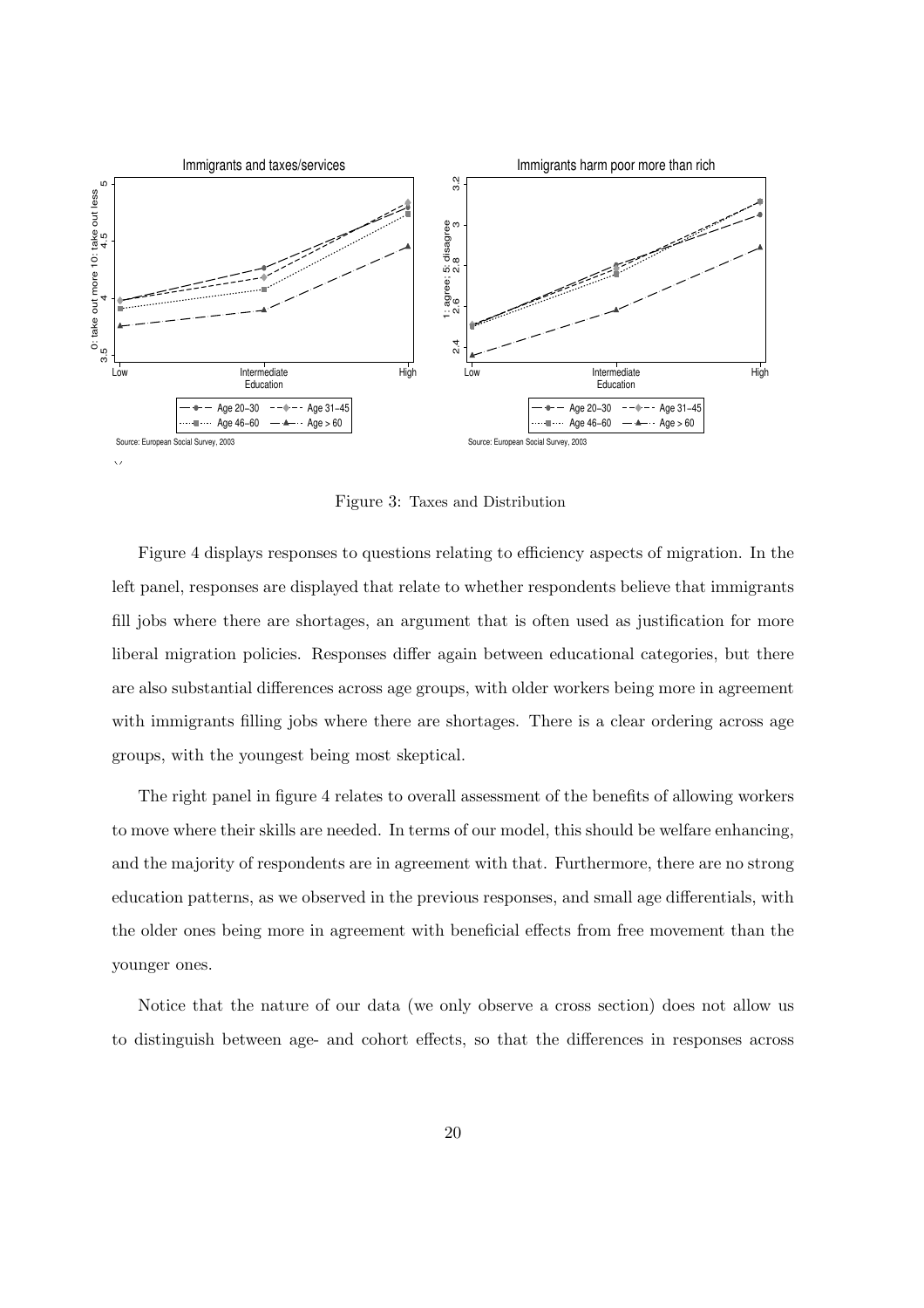

Figure 4: Efficiency

different age groups may be either an age effects, or a cohort effect, or both.

In our analysis below, we will associate each of these responses to a set of additional individual characteristics, over and above age and education. The variables we use are displayed in table 2.

## 6 The Econometric Model

Our empirical analysis attempts to relate the overall judgement of whether immigration is harmful or beneficial to three distinct underlying factors: labour market concerns, welfare concerns, and efficiency considerations. We assume that each of these underlying factors is related to a specific subset of survey questions. We explain in this section how our estimation method works.

Notice first that we consider all the outcomes we observe (denoted by  $y_i$ ,  $z_i$  and which are displayed in table 1) as discrete responses which relate to underlying continuous and latent variables  $y_i^*, z_i^*$  in the following way: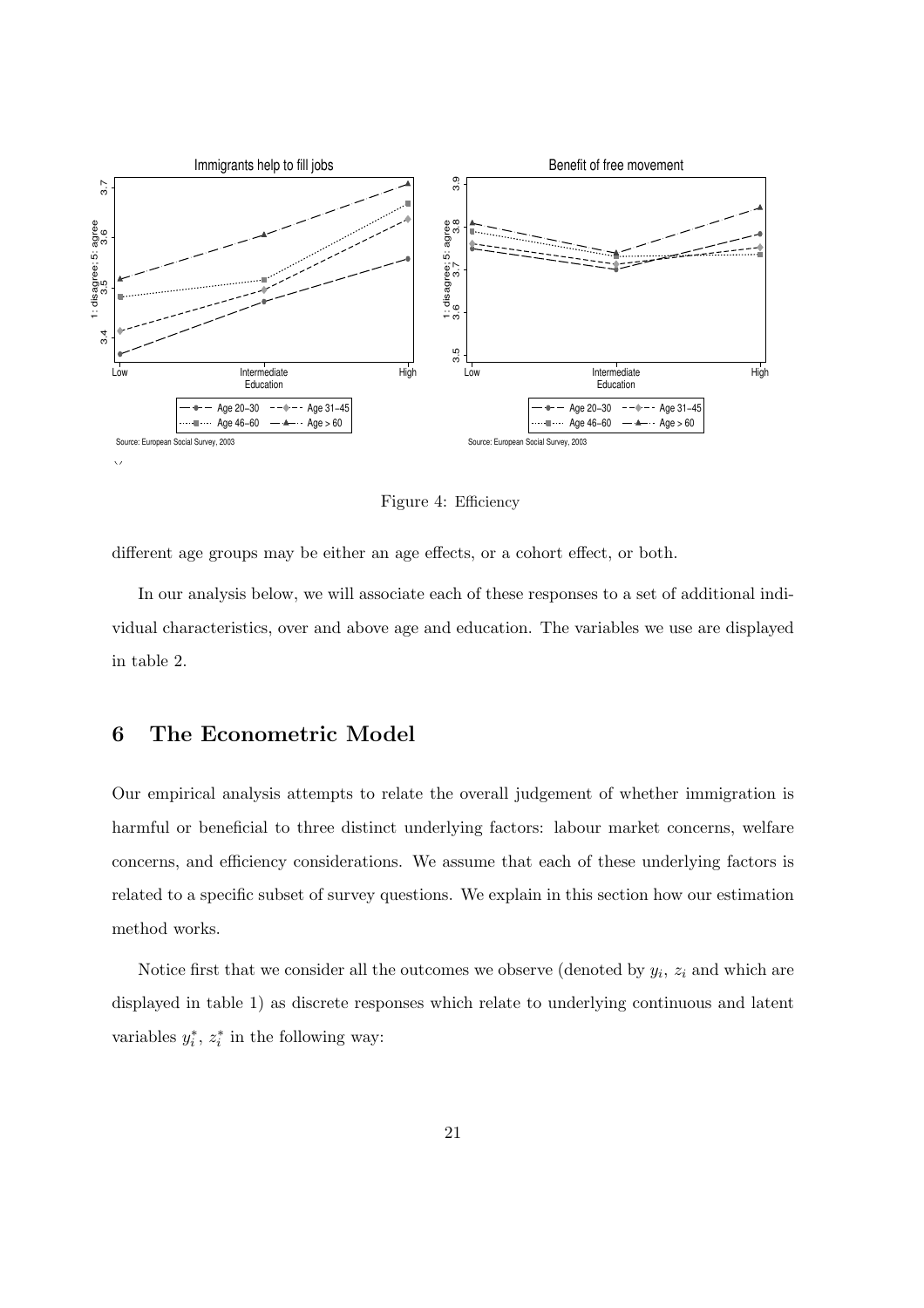| Labour market status |       |                           |
|----------------------|-------|---------------------------|
| Unemployed           | 3.64  |                           |
| Inactive             | 2.00  |                           |
| Retired              | 20.78 |                           |
| House work           | 23.50 |                           |
| Student              | 10.64 |                           |
| Education            |       |                           |
| Secondary            | 63.53 |                           |
| Higher               | 20.82 |                           |
| Immigrant status     |       |                           |
| Immigrant            | 9.23  |                           |
| Father immigrant     | 13.61 |                           |
| Mother immigrant     | 13.24 |                           |
| Other                |       |                           |
| Male                 | 49.78 |                           |
| Minority             | 3.90  |                           |
| City                 | 33.48 |                           |
| Town                 | 29.67 |                           |
| Variable name        | Mean  | <b>Standard Deviation</b> |
| Age (in years)       | 45.6  | 17.5                      |

Table 2: Variable Names and Descriptive Statistics Variable name

The participating countries in the ESS that are included in our sample are: Austria, Belgium, Czech Republic, Denmark, Finland, France, Germany, Greece, Hungary, Ireland, Italy, Luxembourg, Netherlands, Norway, Poland, Portugal, Slovenia, Spain, Sweden, Switzerland, United Kingdom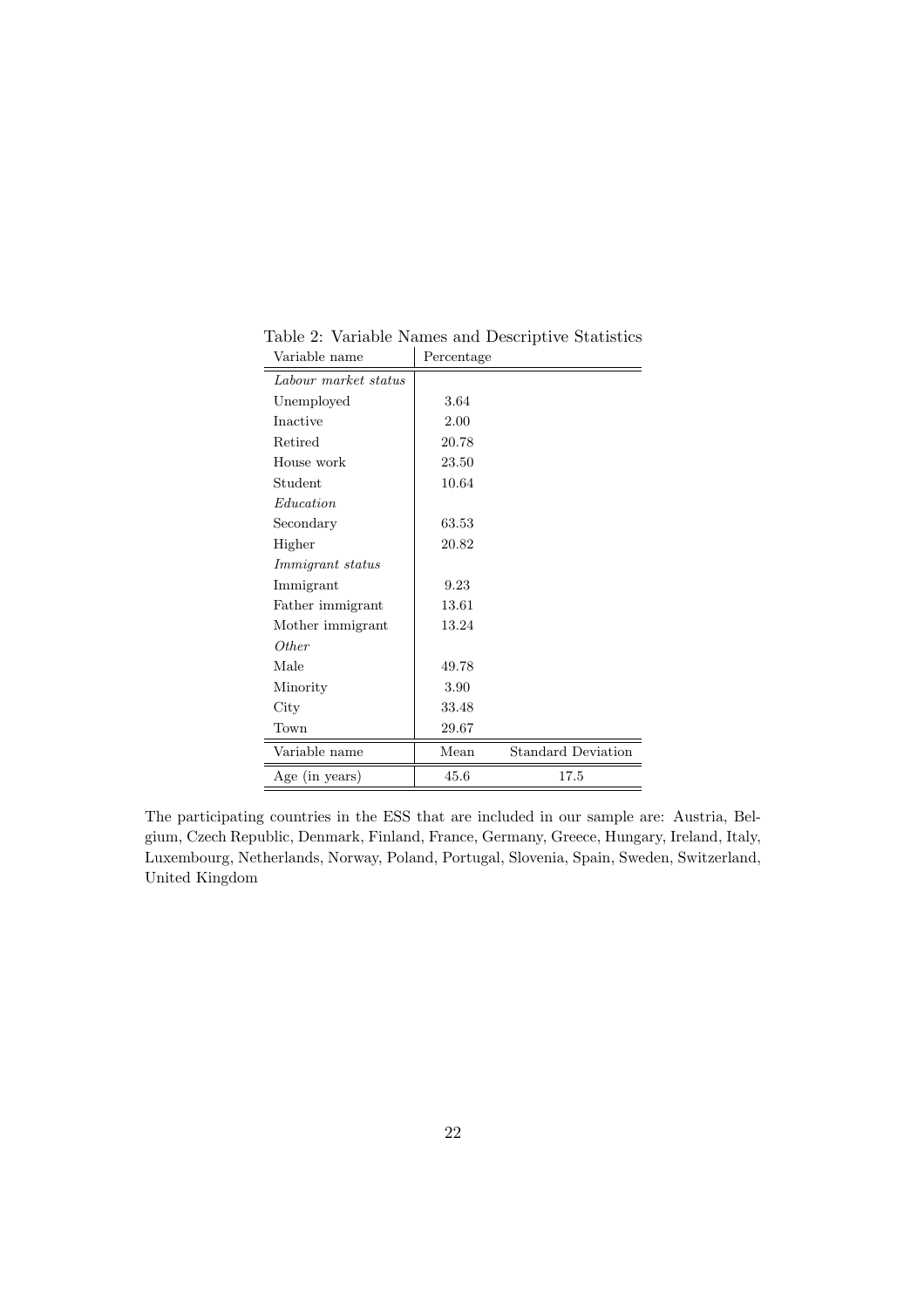$$
y^* = f\Lambda + XA + u \tag{7}
$$

$$
z^* = f M + X B + v, \tag{8}
$$

where  $y^*$  is an  $n \times 1$  vector of latent attitudinal responses to the question on overall economic effect of immigration for n individuals (variable *Overall*),  $z^*$  is an  $n \times q$  matrix of latent attitudinal responses to the questions on specific economic effects and X is an  $n \times k$ matrix of observed characteristics. In our analysis these refer to those characteristics that we display in table 2.

The matrix f is an  $n \times p$  matrix of factor scores capturing the p underlying dimensions to economic concerns,  $\Lambda$  is a  $p \times 1$  vector of loadings reflecting the importance of these concerns to overall assessment of economic impact and M is a  $p \times q$  matrix which maps the factor scores into the opinions on specific effects.

In our case we take  $p = 3$  with factors corresponding to concerns about labour market competition, public finance burden and efficiency. The  $n \times 1$  vector u and  $n \times q$  matrix v contain disturbance terms assumed normally distributed and uncorrelated with either X or f or each other so that

$$
\left(\begin{array}{c} u \\ v \end{array}\right) \sim N\left(\left(\begin{array}{c} 0 \\ 0 \end{array}\right), \left(\begin{array}{cc} \Sigma_u & 0 \\ 0 & \Sigma_v \end{array}\right)\right) \tag{9}
$$

with  $\Sigma_v$  diagonal.

The factors are themselves allowed to be influenced by the regressors  $X$ :

$$
f = XC + w, \tag{10}
$$

where c is a  $k \times p$  matrix of coefficients in the underlying lower dimensional model. We assume that  $w \sim N(0, \Sigma_w)$  with w is uncorrelated with u and v. Notice that we do not need to assume diagonality of  $\Sigma_w$ .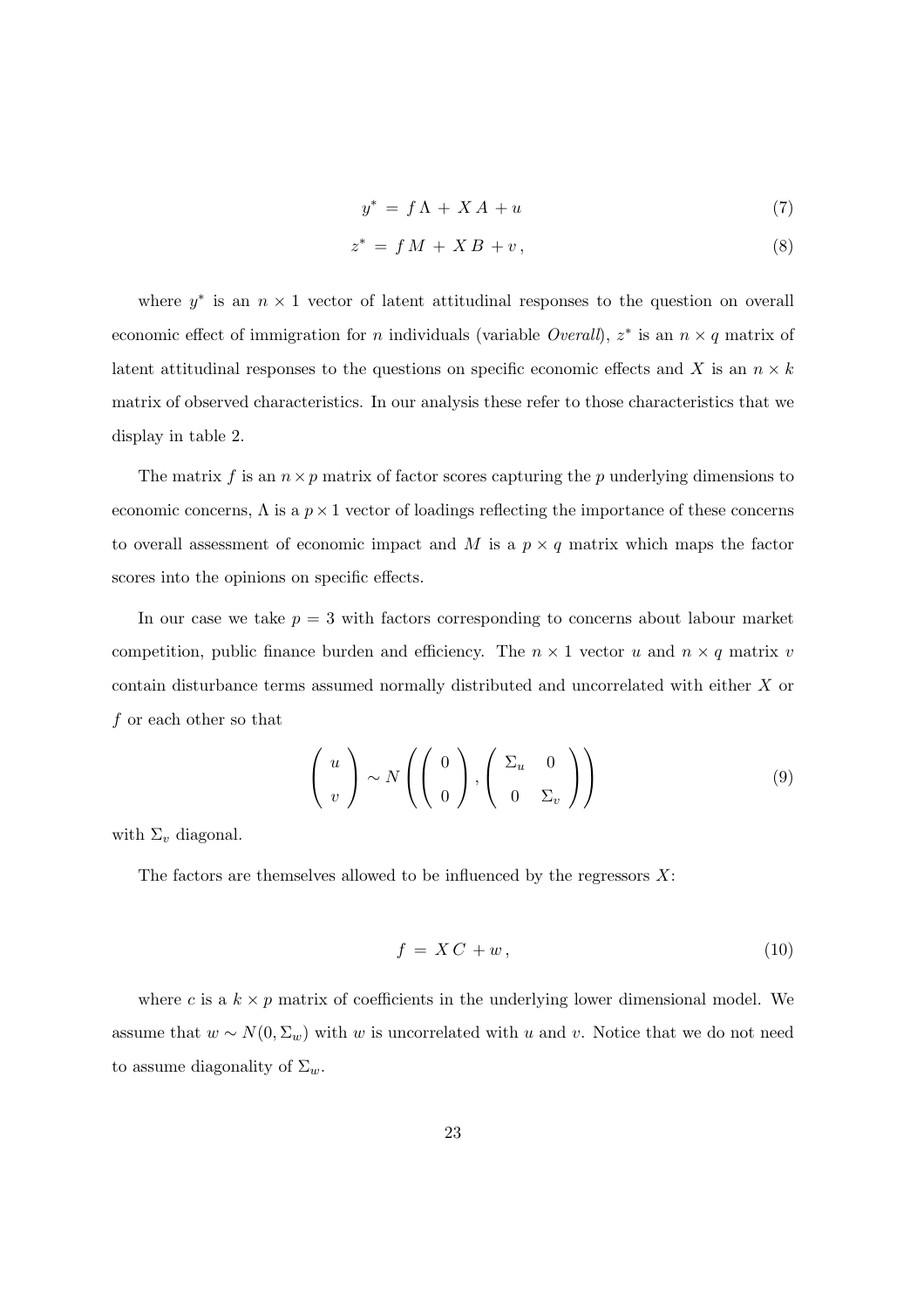This structure implies an estimable reduced form, which can easily be obtained by substitution. Let  $Y^*$  denote the stacked vector of latent responses,  $Y^* =$  $\sqrt{ }$  $\mathcal{L}$ y∗ z∗  $\setminus$ . We then obtain

$$
Y^* = X\,\Gamma + \epsilon\,,\tag{11}
$$

where

$$
\Gamma = C \left( \begin{array}{c} \Lambda \\ M \end{array} \right) + \left( \begin{array}{c} A \\ B \end{array} \right) \tag{12}
$$

is the  $(1 + q) \times k$  matrix of reduced form coefficients and

$$
\epsilon = w \left( \begin{array}{c} \Lambda \\ M \end{array} \right) + \left( \begin{array}{c} u \\ v \end{array} \right). \tag{13}
$$

Then  $\epsilon \sim N(0, \Sigma_{\epsilon})$ , where

$$
\Sigma_{\epsilon} = \begin{pmatrix} \Sigma_u + \Lambda' \Sigma_w \Lambda & \Lambda' \Sigma_w M \\ M' \Sigma_w \Lambda & \Sigma_v + M' \Sigma_w M \end{pmatrix} \equiv \begin{pmatrix} \Sigma_{11} & \Sigma_{12} \\ \Sigma'_{12} & \Sigma_{22} \end{pmatrix}
$$
(14)

is the  $(q + 1) \times (q + 1)$  variance-covariance matrix of the reduced form residuals.

Restrictions placed on M are crucial to identification. We assume each factor to load solely on strict subsets of  $z^*$ . Specifically we assume

- the first factor, reflecting labour market competition, loads solely on the responses Wages, Poor and Jobs
- the second factor, reflecting public finance burden, loads solely on the responses *Jobs* and Tax
- the third factor, reflecting efficiency, loads solely on the responses Fill and Gain.

#### Estimation

We proceed to estimate the model in several stages. Firstly we estimate the reduced form parameters of the model in 11, consisting of the matrix  $\Gamma$  and the covariance matrix  $\Sigma_{\epsilon}$ ,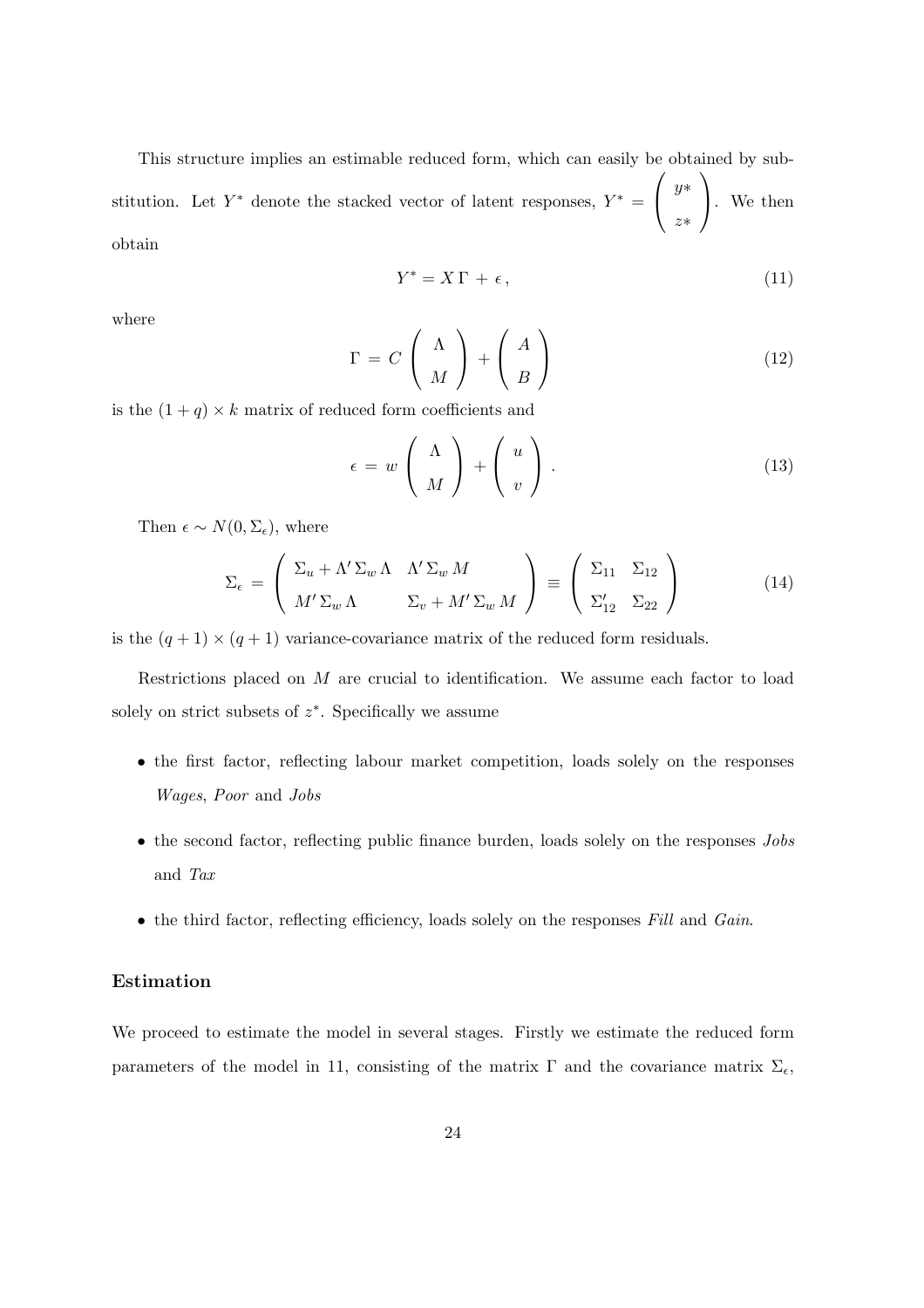without imposing the restrictions in 12 and 14. We estimate  $\Gamma$  by independent ordered probit estimation for the seven responses. We then estimate  $\Sigma_{\epsilon}$  by a series of pairwise bivariate ordered probits fixing the value of  $\Gamma$  at their estimated values. Results are reported in Tables 3 and 6 (the latter in the Appendix), and we discuss them in section 7.1 below.

These unrestricted latent covariance estimates allow us to form unrestricted estimates of the implied regression coefficients linking the latent responses  $\frac{\partial E(y^*|z^*,X)}{\partial z^*} = \sum_{i=1}^{-1} \Sigma_{12}$ . In other words, we derive the parameter estimates we would obtain if we regressed the latent underlying variable of the overall assessment of whether migration is good or bad on the latent six other more specific responses, conditional on all the regressors included in the matrix  $X$ . These are reported in Table 4 and we discuss them in section 7.2 below.

We can now impose the additional restrictions in  $(14)$ , implied by our factor structure on the model. We impose these restrictions by equally weighted minimum distance estimation on the reduced form parameters to identify the parameters in  $\Lambda$ , M and  $\Sigma_w$ .

Tests of overidentifying restrictions are calculated using formulae from Newey (1985). The present results in Table 5 and discuss them in section 7.3.<sup>7</sup>.

## 7 Empirical Results

#### 7.1 Unrestricted ordered probit estimates

In table 3 we display results from the independent ordered probit models. We distinguish between four sets of regressors: The individual's labour market status, education, immigrant status, and other variables, including age, gender, minority affiliation, and urbanisation. In

<sup>7</sup>For full details of how we calculate standard errors and test statistics we refer the reader to Dustmann and Preston (2004). We draw on the work of Muthén (1984). Note though that identification of parameters in this particular model is subtler than in that paper - in particular the parameters of  $M$  are not identified in the current context solely from restrictions on  $\Sigma_{22}$  although all parameters of  $\Lambda$ , M and  $\Sigma_w$  are identified from imposition of restrictions jointly on  $\Sigma_{12}$  and  $\Sigma_{22}$ .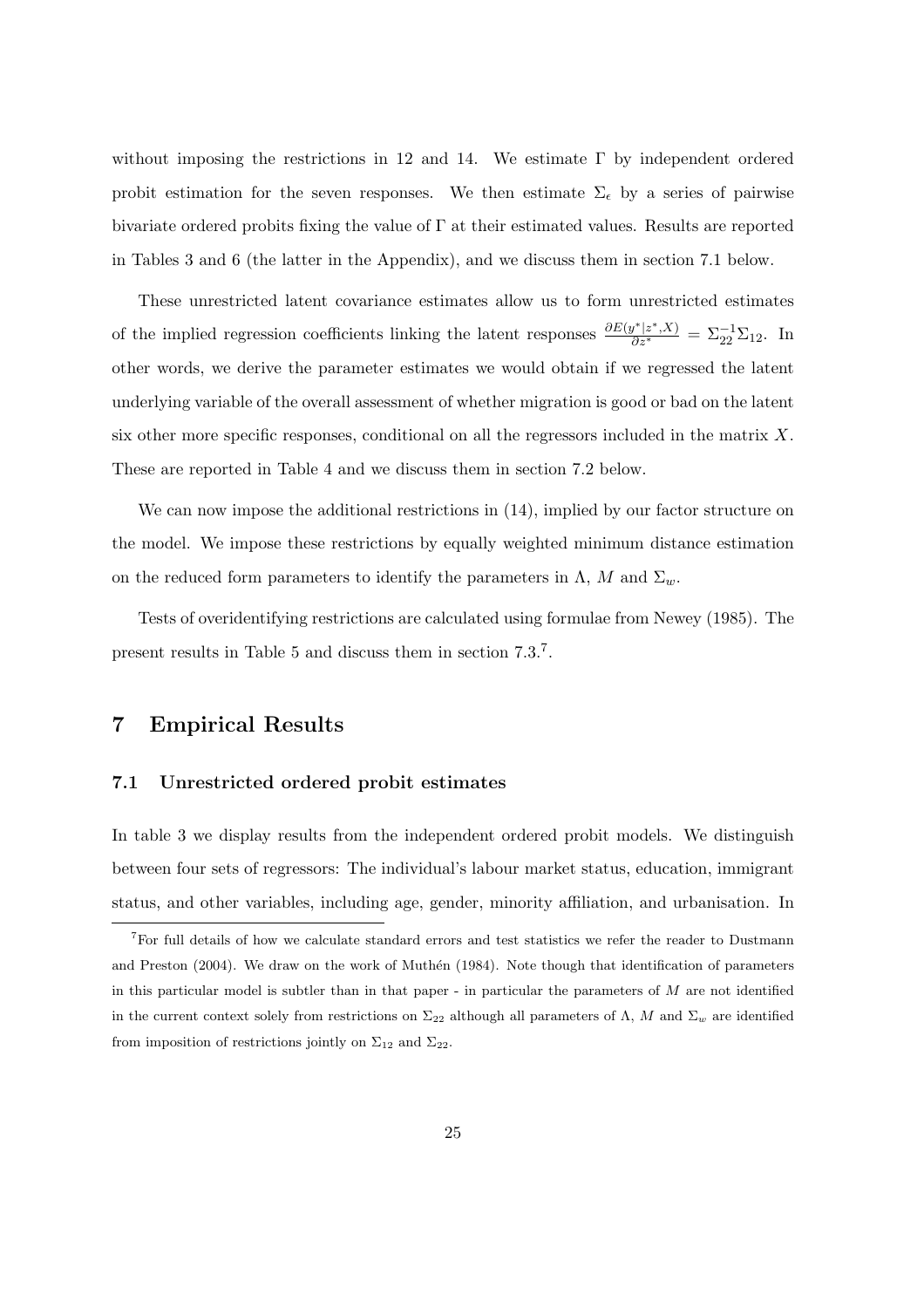all our regressions we condition on country dummies. The reference category is a native-born rural majority female in paid work without secondary education and with native parents. All responses are normalised in such a way that a positive number indicates a more optimistic view about a particular outcome.

The first pair of columns shows results for the overall assessment of whether immigration is bad or good for the economy and respective t-ratios. The labour market status variables suggest that individuals in paid work or students have an overall more optimistic view about the impact of immigration than the unemployed. This is similar for questions relating to labour market competition and public burden, but the relationship seems unclear for some of the efficiency questions.

Not surprisingly, immigrants have not only a more positive view about the overall effect of immigration than natives (immigrants are in the reference group), but evaluate also the impact of migration on other concerns more positively. Interestingly, an optimistic view seems to be stronger even among second generation immigrants.

The partial regression coefficients on the educational dummies are much in line with our descriptive graphs above. Higher education is associated with a more optimistic view on migration, and the coefficient estimates are highly significant. This interpretation extends to all the questions in the table, with the weakest association between education and gains from free movement (last column) - as in the figures above.

Age effects differ across responses. This again is in line with our descriptive charts in section 5. Individuals in more densely populated areas have a more optimistic opinion about the overall effects of immigration throughout.

#### 7.2 Latent response regressions

In table 4 we display estimates of the implied regression coefficients as calculated from the estimated residual covariance matrix. These are unrestricted estimates of the derivative of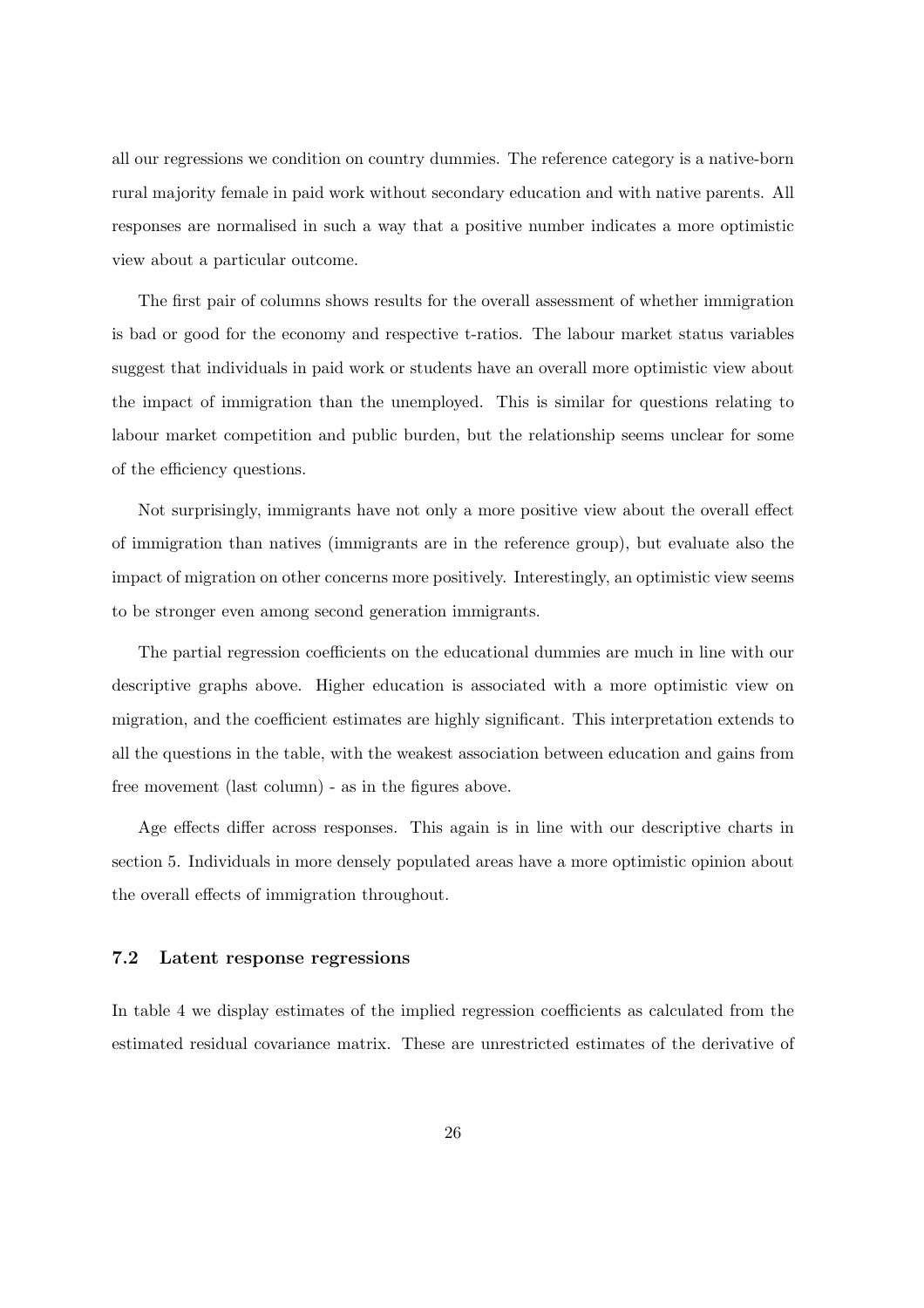| Variable             |          | Overall    |          | Wages     |          | Poor    |          | Jobs       |          | $\operatorname{Tax}$ |          | $_{\rm Fill}$ |          | Gain    |
|----------------------|----------|------------|----------|-----------|----------|---------|----------|------------|----------|----------------------|----------|---------------|----------|---------|
|                      | Coeff    | $t$ -ratio | Coeff    | t-ratio   | Coeff    | t-ratio | Coeff    | $t$ -ratio | Coeff    | t-ratio              | Coeff    | t-ratio       | Coeff    | t-ratio |
|                      |          |            |          |           |          |         |          |            |          |                      |          |               |          |         |
| Labour market status |          |            |          |           |          |         |          |            |          |                      |          |               |          |         |
| Unemployed           | $-0.140$ | $-4.76$    | $-0.199$ | $-6.61$   | $-0.205$ | $-6.70$ | $-0.223$ | $-7.71$    | $-0.130$ | $-4.42$              | 0.087    | 2.93          | $-0.007$ | $-0.22$ |
| Inactive             | $-0.071$ | $-1.81$    | $-0.092$ | $-2.30$   | $-0.101$ | $-2.44$ | $-0.061$ | $-1.60$    | $-0.082$ | $-2.05$              | 0.034    | 0.83          | 0.048    | 1.14    |
| Retired              | $-0.010$ | $-0.48$    | $-0.056$ | $-2.50$   | $-0.058$ | $-2.60$ | $-0.005$ | $-0.24$    | $-0.007$ | $-0.31$              | 0.005    | $0.23\,$      | $-0.025$ | $-1.10$ |
| House work           | $-0.004$ | $-0.29$    | $-0.020$ | $-1.26$   | $-0.010$ | $-0.61$ | $-0.012$ | $-0.77$    | 0.007    | 0.49                 | $-0.024$ | $-1.47$       | $-0.014$ | $-0.90$ |
| Student              | 0.260    | 11.08      | 0.169    | 6.91      | 0.131    | 5.44    | 0.193    | 8.30       | 0.187    | 7.89                 | $-0.123$ | $-4.97$       | $-0.060$ | $-2.49$ |
| Education            |          |            |          |           |          |         |          |            |          |                      |          |               |          |         |
| Secondary            | 0.224    | 15.96      | 0.194    | 13.25     | 0.176    | 11.90   | 0.159    | 11.42      | 0.124    | 8.79                 | $-0.035$ | $-2.40$       | $-0.030$ | $-1.95$ |
| Higher               | 0.349    | 21.39      | 0.341    | $20.25\,$ | 0.288    | 17.38   | 0.264    | 15.73      | 0.232    | 14.16                | $-0.145$ | $-8.27$       | $-0.019$ | $-1.14$ |
| Immigrant status     |          |            |          |           |          |         |          |            |          |                      |          |               |          |         |
| Immigrant            | 0.281    | 11.52      | 0.077    | 2.83      | 0.142    | 5.17    | 0.320    | 13.30      | 0.260    | 10.34                | $-0.114$ | $-4.09$       | $-0.074$ | $-2.57$ |
| Father immigrant     | 0.114    | 4.50       | 0.074    | 2.70      | 0.061    | 2.23    | 0.060    | 2.36       | 0.139    | 5.41                 | 0.020    | 0.71          | $-0.096$ | $-3.45$ |
| Mother immigrant     | 0.181    | 6.91       | 0.104    | 3.74      | 0.147    | 5.20    | 0.184    | 7.07       | 0.134    | 5.07                 | $-0.132$ | $-4.68$       | $-0.009$ | $-0.31$ |
| Other                |          |            |          |           |          |         |          |            |          |                      |          |               |          |         |
| Age/10               | 0.074    | 3.68       | 0.067    | 3.22      | $-0.024$ | $-1.15$ | 0.000    | 0.01       | $-0.008$ | $-0.40$              | $-0.026$ | $-1.23$       | $-0.040$ | $-1.88$ |
| $Age^2/100$          | $-0.006$ | $-2.98$    | $-0.007$ | $-3.21$   | $-0.001$ | $-0.24$ | 0.000    | 0.09       | $-0.001$ | $-0.37$              | $-0.001$ | $-0.36$       | 0.002    | 1.02    |
| Male                 | 0.137    | 11.35      | $-0.054$ | $-4.29$   | $-0.005$ | $-0.40$ | 0.019    | 1.60       | 0.027    | 2.20                 | $-0.018$ | $-1.44$       | $-0.015$ | $-1.20$ |
| Minority             | $-0.070$ | $-2.56$    | $-0.105$ | $-3.59$   | $-0.049$ | $-1.68$ | 0.001    | 0.03       | 0.051    | 1.81                 | $-0.072$ | $-2.46$       | $-0.069$ | $-2.29$ |
| City                 | 0.125    | 8.68       | 0.023    | 1.57      | 0.004    | 0.27    | 0.055    | 3.79       | 0.069    | 4.80                 | $-0.056$ | $-3.68$       | $-0.034$ | $-2.22$ |
| Town                 | 0.059    | 3.99       | 0.033    | $2.20\,$  | 0.020    | 1.31    | 0.014    | 0.95       | 0.055    | 3.71                 | $-0.014$ | $-0.90$       | $-0.039$ | $-2.54$ |
| Sample size          |          |            |          |           | 31822    |         |          |            |          |                      |          |               |          |         |

## Table 3: Perceived Economic Impact

Note: All ordered probit estimates. Country dummies included in all cases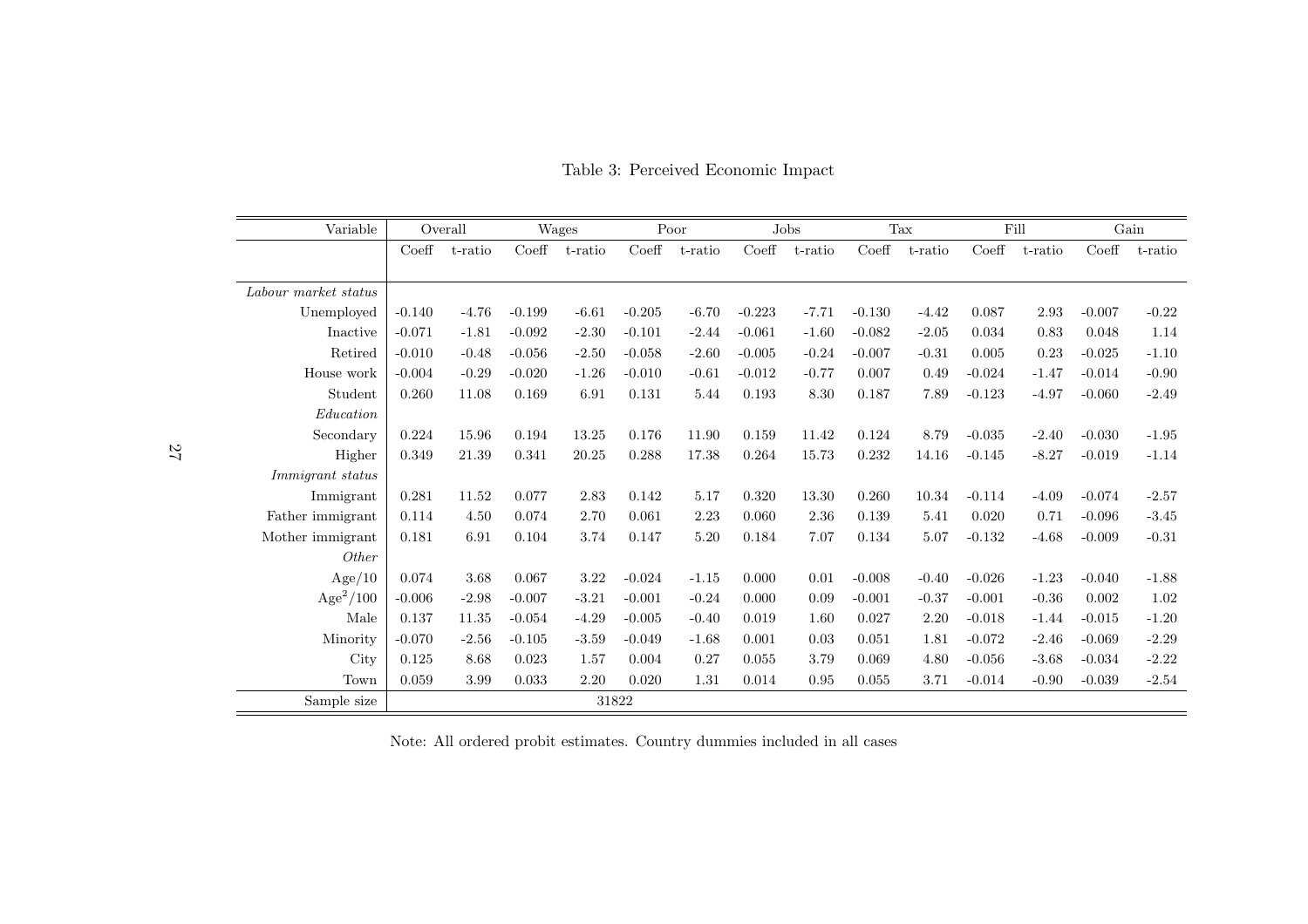the conditional expectation  $E(y^*|z^*,X)$  with respect to the latent variables in  $z^*$ . Notice that normalisation of the variances in the first step estimation implies that estimates are interpretable as the impact of a one standard error change in the respective latent regressor on the latent overall assessment of whether immigration is good or bad, itself expressed in standard errors.<sup>8</sup>

All coefficient estimates are significant. The results suggest that tax and job concerns have the largest impact on the overall assessment of immigration, while the wage and distributional aspects are considerably weaker as are perceptions about general welfare gains of immigration.

| Variable    | Coeff  | t-ratio |  |  |  |
|-------------|--------|---------|--|--|--|
| Wage        | 0.0813 | 12.70   |  |  |  |
| Poor        | 0.0810 | 12.12   |  |  |  |
| Jobs.       | 0.2901 | 44.03   |  |  |  |
| Tax         | 0.3336 | 54.36   |  |  |  |
| Fill        | 0.1027 | 21.81   |  |  |  |
| Gain        | 0.0605 | 13.04   |  |  |  |
| Sample size | 31822  |         |  |  |  |

Table 4: Implied Latent Regression Coefficients

#### 7.3 Three factor model

We now turn to analysis where we structure the pattern of responses according to the three factor model outlined above, each factor being allowed to be associated with the variable *Overall.* In table 5 we report estimated loadings of the factors on the indicator questions  $(M)$ matrix) and the vector of factor loadings on the overall assessment question ( $\Lambda$  vector) which we obtain by imposing the restrictions in (14) on our estimated reduced form coefficients. Estimates in this table are obtained without imposing any restrictions on the  $\Sigma_w$  matrix which determines the correlation between the factors.

Results on the M matrix (displayed in the upper panel of the table) show well determined

 ${}^{8}$ The residual correlation matrix on which these results are based is presented in the appendix (Table 6).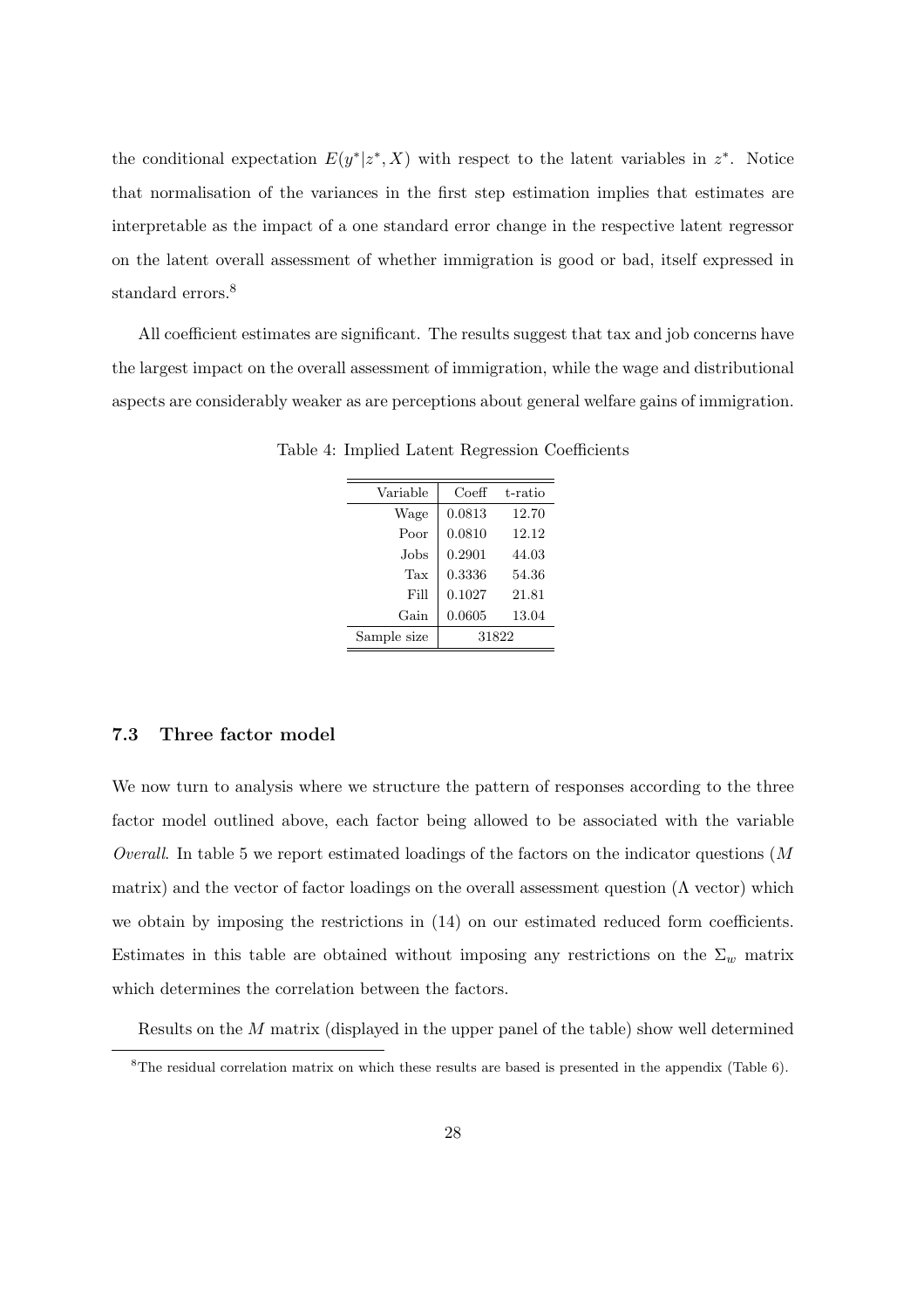coefficients in all parts of the matrix. The only variable allowed to enter into more than one factor is the Jobs variable. It clearly loads on both the first two factors but the association is much stronger with the public finances factor than that reflecting labour market competition.

|                           |               |             |               | $M$ matrix        |                |               |            |                            |            |
|---------------------------|---------------|-------------|---------------|-------------------|----------------|---------------|------------|----------------------------|------------|
| Variable                  | Labour Market |             |               | Public            |                |               | Efficiency |                            | $\Sigma_v$ |
|                           |               | Competition |               | <b>Burden</b>     |                |               |            |                            |            |
|                           | Coeff         | t-ratio     | Coeff         |                   | t-ratio        | Coeff         | t-ratio    |                            |            |
| Wage                      | 0.693         | 106.48      |               |                   |                |               |            | 0.520                      |            |
| Poor                      | 0.807         | 120.41      |               |                   |                |               |            | 0.349                      |            |
| Jobs                      | 0.098         | 9.48        | 0.630         |                   | 73.00          |               |            | 0.527<br>$\qquad \qquad -$ |            |
| Tax                       |               |             | 0.666         |                   | 120.06         |               |            | 0.557                      |            |
| Fill                      |               |             |               |                   |                | 0.538         | 43.15      | 0.710                      |            |
| Gain                      |               |             |               |                   | $\overline{a}$ | 0.351         | 39.36      | 0.877                      |            |
|                           |               |             |               | $\Lambda$ matrix  |                |               |            |                            |            |
| Variable                  | Labour Market |             |               | Public            | Efficiency     |               |            |                            | $\Sigma_u$ |
|                           |               | Competition |               | <b>Burden</b>     |                |               |            |                            |            |
|                           | Coeff         | t-ratio     | Coeff         |                   | t-ratio        | Coeff         | t-ratio    |                            |            |
| Overall                   | 0.015         | 1.23        | 0.736         |                   | 50.60          | 0.077         | 6.21       | 0.382                      |            |
|                           |               |             |               | $\Sigma_w$ matrix |                |               |            |                            |            |
|                           |               | Variable    | Labour Market |                   |                | Public        |            |                            | Efficiency |
|                           |               |             |               | Competition       |                | <b>Burden</b> |            |                            |            |
| Labour Market Competition |               |             | 1.000         | 1.00              |                | 0.543         | 57.11      | 0.215                      | 19.73      |
|                           | Public Burden |             | 0.543         | 57.11             |                | 1.000         | 1.00       | 0.504                      | 37.77      |
|                           | Efficiency    | 0.215       | 19.73         |                   | 0.504          | 37.77         | 1.000      | 1.00                       |            |

Table 5: Three Factor Model

Overidentifying restrictions:  $\chi^2_8 = 153.936$ 

 $=$ 

The estimates on  $\Lambda$  are displayed in the second panel of the table. They appear to suggest the strongest role for fears about public finance burden, and a lower, but still significant role for efficiency considerations. There seems to be no evidence of importance for labour market competition. This may seem strange, given that the estimates in Table 4 in the previous section do suggest a strong association. Notice however that we allow in our specification the different factors to be correlated, and our estimates suggest strong well determined positive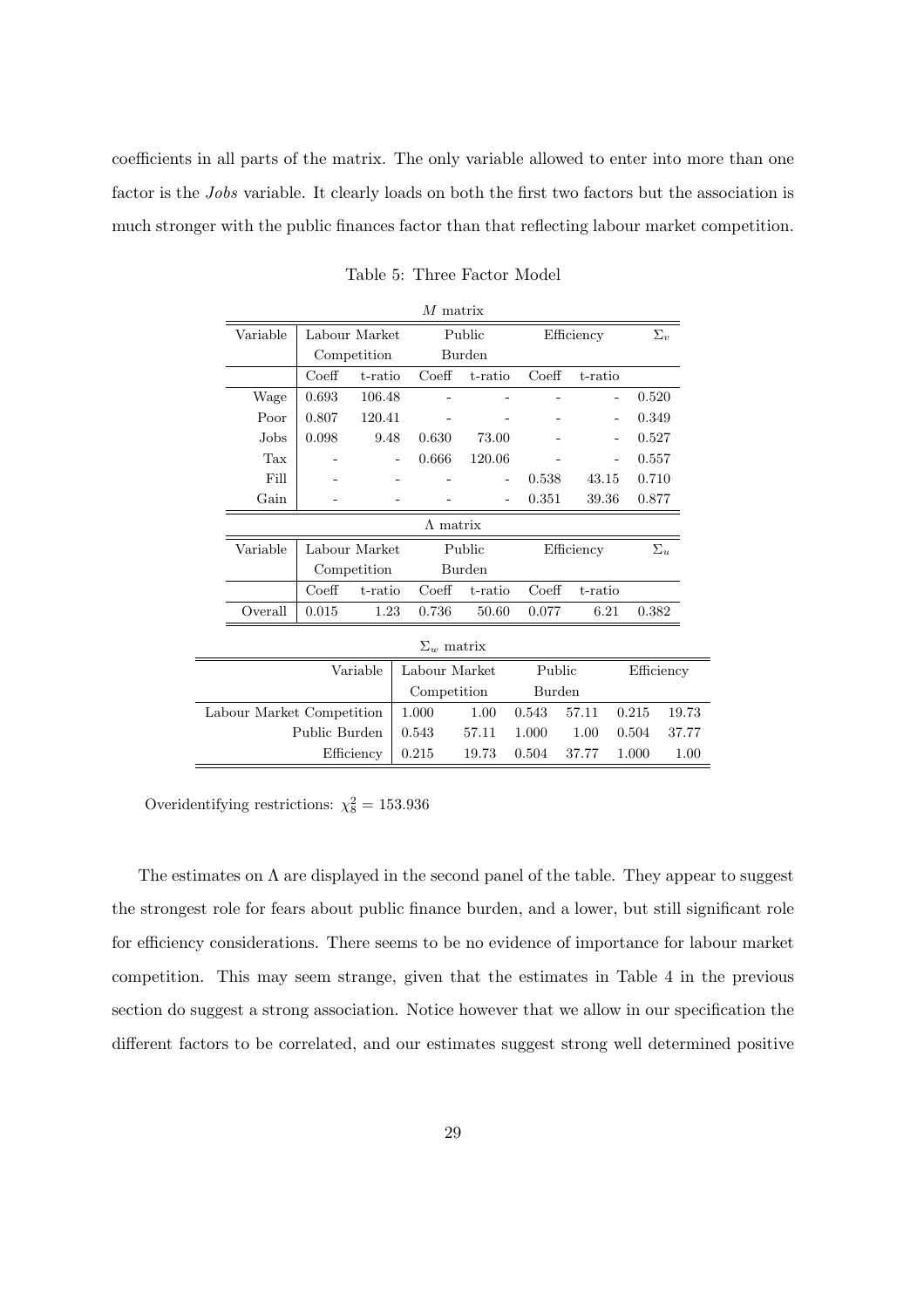correlations across factors (as seen in the  $\Sigma_w$  matrix). The results therefore suggest that the variation in the public burden factor absorbs most of the variation in the labour market factor in explaining the overall assessment of whether migration is good or bad.

This is an interesting result. In the strict interpretation of the model we have sketched above and to the extent that our identification of factors is plausible, this tends to suggest that the perception of possible harmful effects of immigration may be less associated with labour market competition than with worries about immigrants being a fiscal burden on the overall economic system. This is to some extent compatible with apparently contradictory results of previous empirical studies who, although establishing a strong link between education and general opposition to further immigration, did not find evidence for tense local labour markets (represented by local unemployment) being significantly associated with such responses.

We should note that the overidentifying restrictions imposed by the model are rejected by the data, as clearly evidenced by the  $\chi^2$  value of 150.86. However the model may not be badly misspecified when we consider the very large sample size and the possibly questionable auxiliary assumptions of linearity and normality. The uniqueness statistic of 0.384 in the  $\Sigma_u$ column shows that the factor structure is capable of accounting for over 60% of the variation in the overall opinion.

If we estimate a model which does not permit correlation between the three factors, restricting the off diagonal elements of  $\Sigma_w$  to be zero, we do find a much stronger association between the overall evaluation and the labour market competition factor. Results of that model are displayed in Table 7 in the Appendix. However the massive increase in the  $\chi^2$ statistic suggests strong reason to reject the implied orthogonalisation of the factor structure.

One conclusion to be drawn from this analysis is that strict interpretation of attitudinal responses within a labour competition context may be misleading and that there are other economic concerns that may be more prominently determining an overall opinion about the costs and benefits of immigration.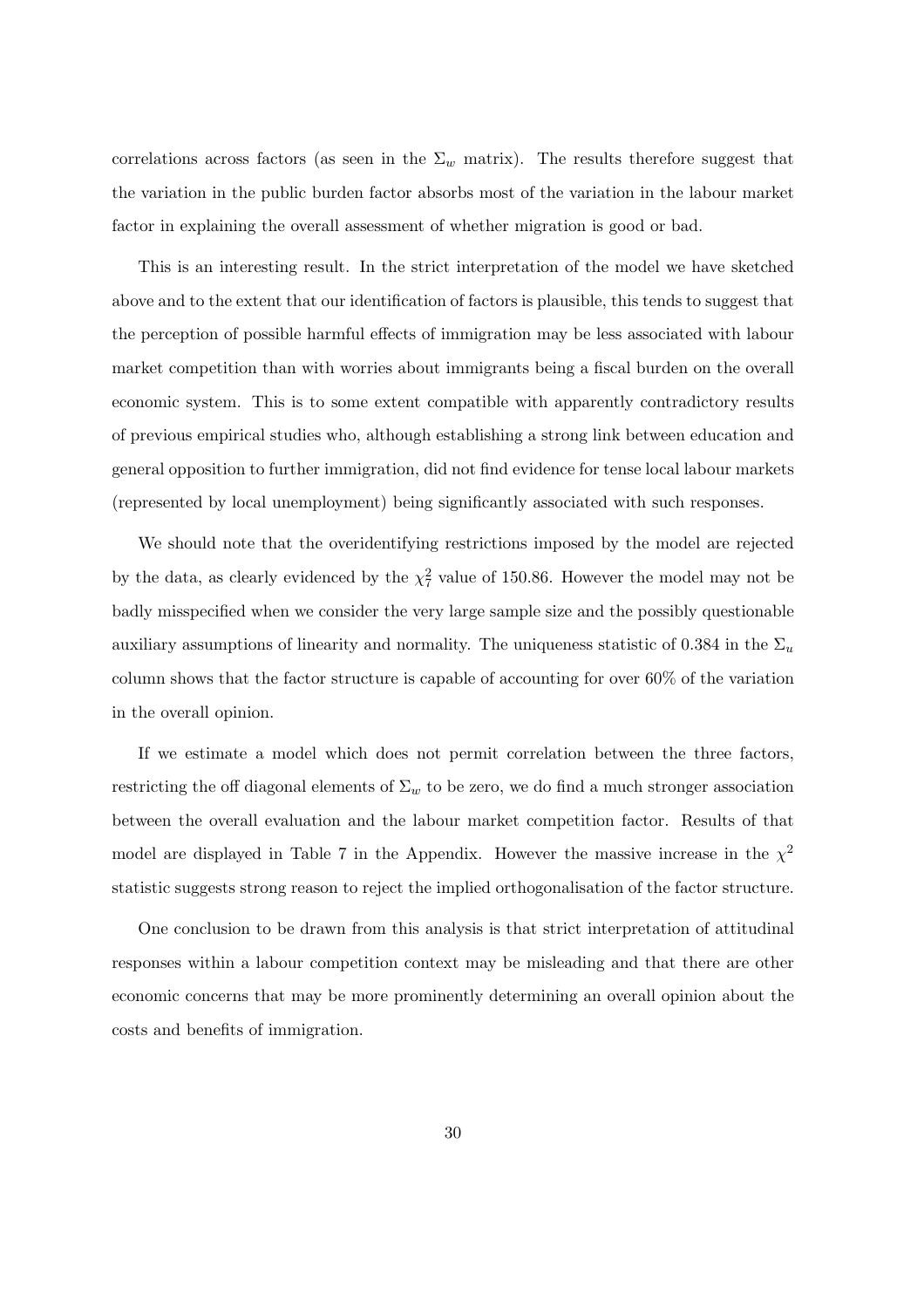## 8 Summary and Conclusions

In this paper we provide analysis of individual perceptions about the effects of immigration on the host country's economy. Our paper contributes to a large and growing literature that tries to understand the particular concerns that drive residents' attitudes towards immigration. We contribute to this literature by broadening the economic argument, allowing for consideration not only of factors relating to labour market competition, but also of factors relating to public burden and efficiency considerations. We provide a theoretical discussion that takes a broader view on the channels of welfare effects than much of the previous literature. We present empirical investigation based on more specific survey responses than have been used previously, studying the response to whether immigration is considered as good or bad for the economy as being determined by three more specific concerns: labour market competition, public burden, and efficiency considerations. Identification of these responses is based on specific survey questions that are directly related to each of these factors.

Our analysis yields a set of interesting results. First, our theoretical model suggests that economic self interest points to an assessment of the benefits and costs from immigration that encompasses not only labor market competition, but also taxes and public burden, as well as general welfare effects determined by efficiency considerations. Interpretations that focus solely on the competition aspect seem therefore quite narrow. Our empirical analysis supports findings in much of the previous literature of a strong relationship between education and more positive attitudes towards various issues relating to migration. We also find that the particular questions that focus on very particular concerns are all strongly related to the overall assessment of migration.

When we impose a particular factor structure on the data, we find that concerns regarding economic competition are largely represented by overall concerns regarding public burden. This is an interesting finding which does not dispute the importance of economic concern in the determination and formation of attitudes and opinion about benefits and costs of migration, but the narrow interpretation within a labour market competition framework.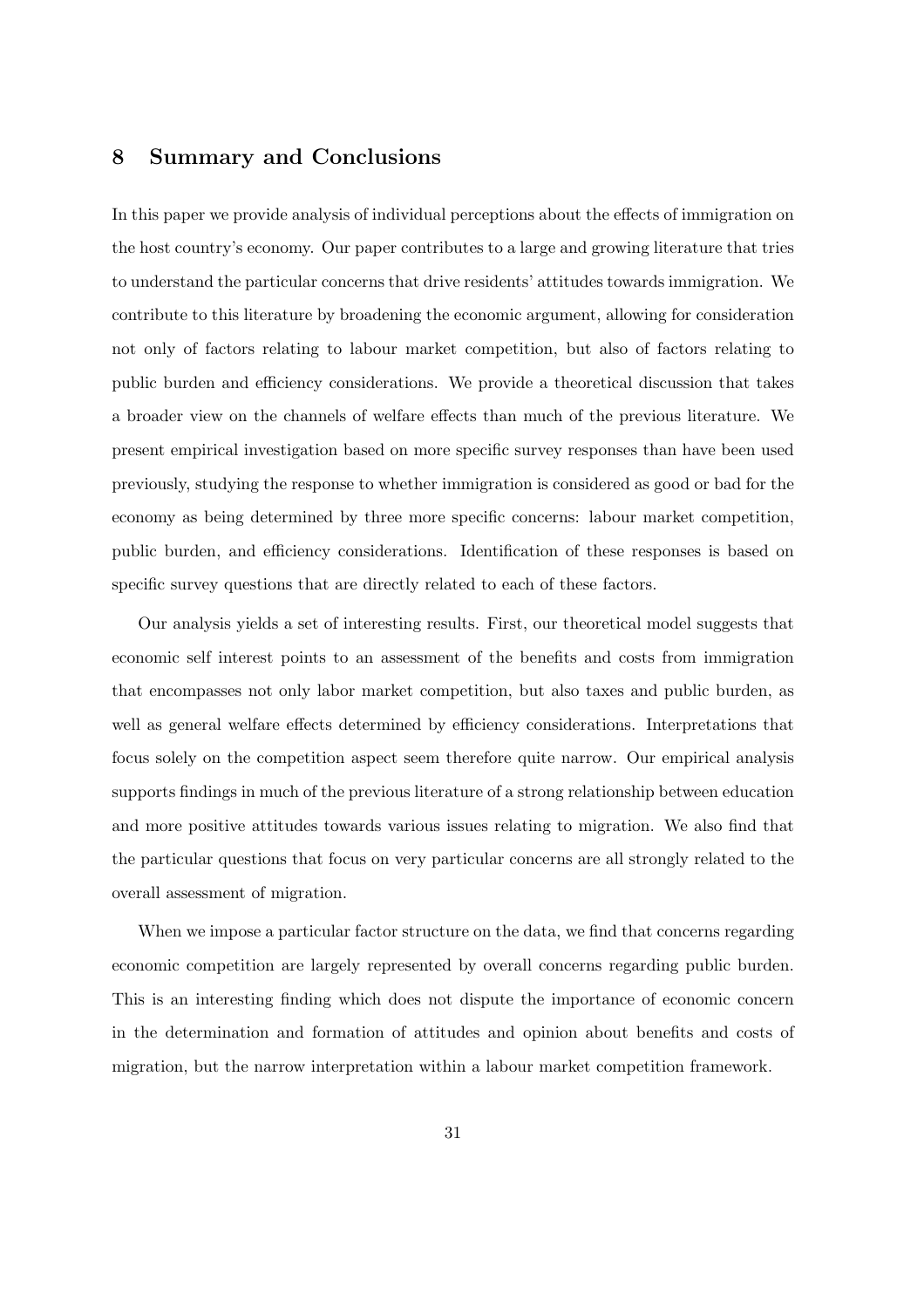By no means do we wish to imply that we have exploited the entire range of factors that affect assessment of costs and benefits of migration. We have concentrated here on some factors that are rationalisable within economic models, broadening the perspective of such analysis. However, we strongly believe that opinions on cultural effects and racial tolerance may be equally or more germane to responses on the overall desirability of immigration. Evidence provided by Dustmann and Preston (2004) supports this conjecture which we are exploring in greater depth using ESS data.

We believe that research into this area is important and that the recent effort undertaken by economists in understanding various attitudes related to immigration and immigrants is most welcome. However, we also believe that the complexity of the processes that contribute to attitude formation requires approaches over and above sole economic argument. We have only just started to understand data regularities and evidence in this important area of research.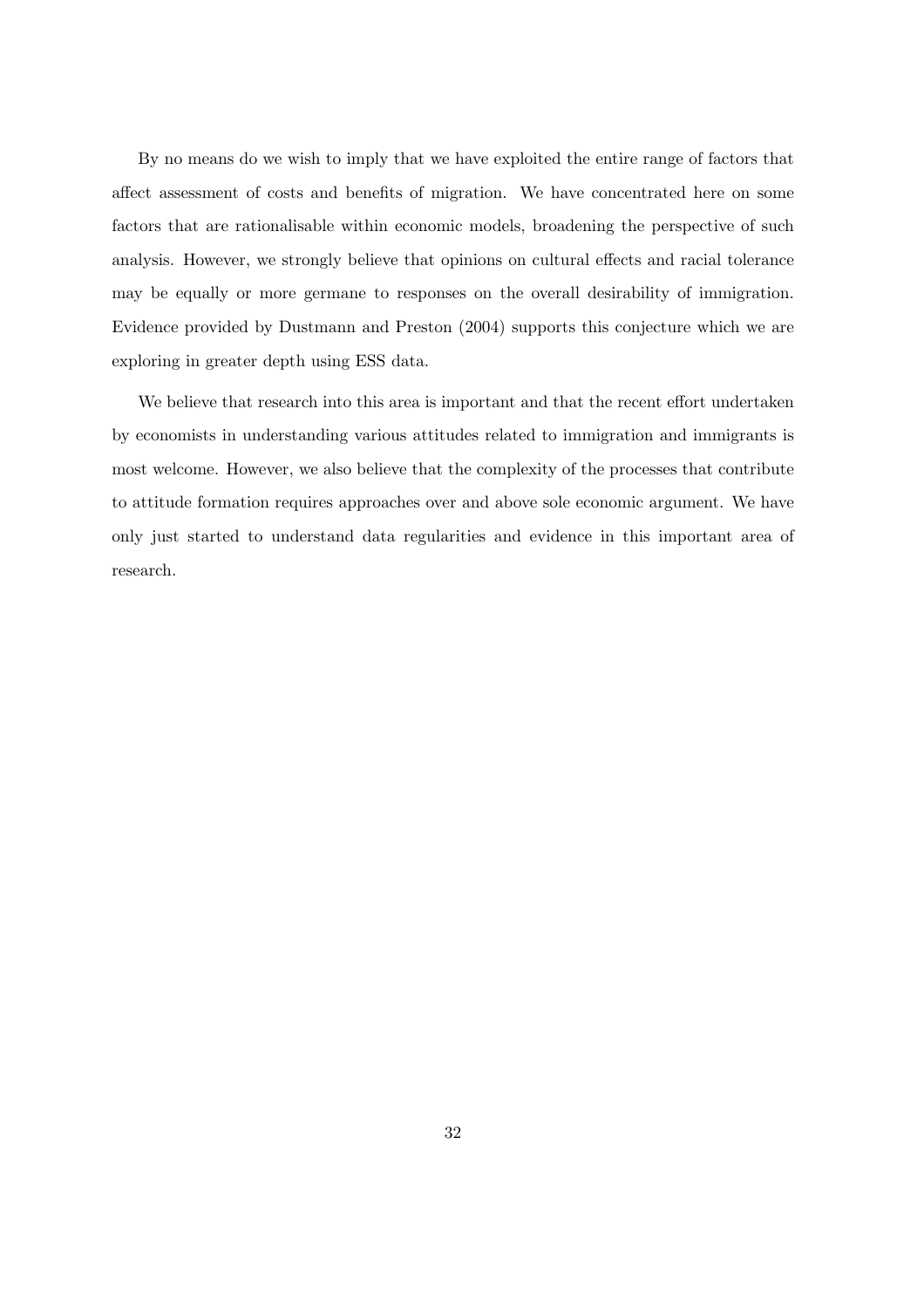# 9 Appendix

| Variable    | Overall | Wage  | Poor  | Jobs  | Tax   | Fill  | Gain  |  |  |  |
|-------------|---------|-------|-------|-------|-------|-------|-------|--|--|--|
| Overall     | 1.000   | 0.306 | 0.342 | 0.524 | 0.532 | 0.242 | 0.160 |  |  |  |
| Wage        | 0.306   | 1.000 | 0.559 | 0.310 | 0.237 | 0.065 | 0.069 |  |  |  |
| Poor        | 0.342   | 0.559 | 1.000 | 0.352 | 0.301 | 0.091 | 0.065 |  |  |  |
| Jobs        | 0.524   | 0.310 | 0.352 | 1.000 | 0.455 | 0.207 | 0.125 |  |  |  |
| Tax         | 0.532   | 0.237 | 0.301 | 0.455 | 1.000 | 0.165 | 0.099 |  |  |  |
| Fill        | 0.242   | 0.065 | 0.091 | 0.207 | 0.165 | 1.000 | 0.189 |  |  |  |
| Gain        | 0.160   | 0.069 | 0.065 | 0.125 | 0.099 | 0.189 | 1.000 |  |  |  |
| Sample size |         | 31822 |       |       |       |       |       |  |  |  |

Table 6: Residual Correlation Matrix

Note: Pairwise bivariate ordered probit estimates. Country dummies included in all cases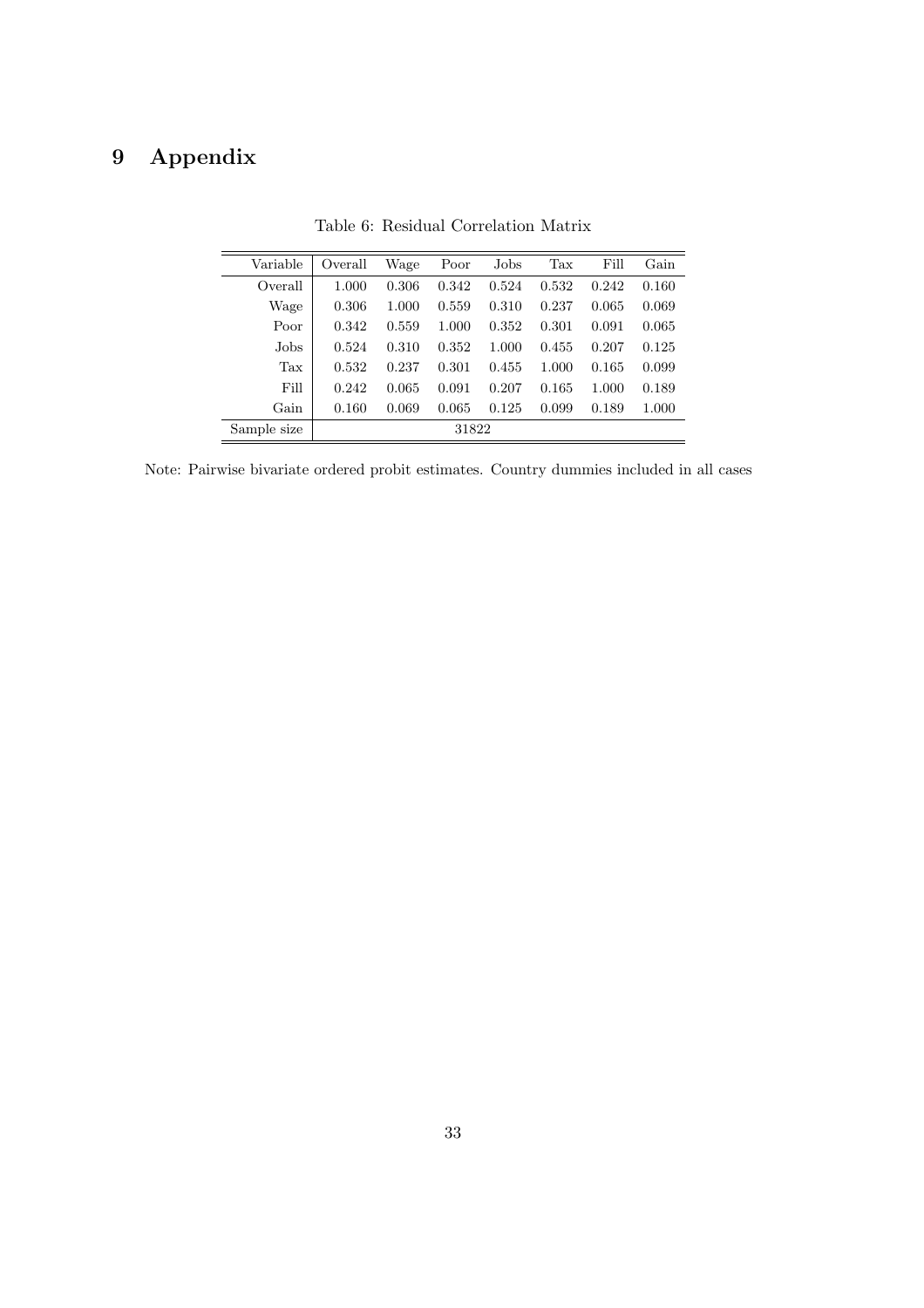| $M$ matrix                |                  |               |                   |               |        |            |            |            |
|---------------------------|------------------|---------------|-------------------|---------------|--------|------------|------------|------------|
| Variable                  | Labour Market    |               |                   | Public        |        | Efficiency |            | $\Sigma_v$ |
|                           |                  | Competition   | <b>Burden</b>     |               |        |            |            |            |
|                           | Coeff<br>t-ratio |               | Coeff             | t-ratio       | Coeff  | t-ratio    |            |            |
| Wage                      | 0.704            | 106.45        |                   |               |        |            | 0.505      |            |
| Poor                      | 0.794            | 116.23        |                   |               |        |            | 0.370      |            |
| Jobs.                     | 0.442            | 71.21         | 0.533             | 91.96         |        | ۰          | 0.520      |            |
| Tax                       |                  |               | 0.853             | 91.52         |        |            | 0.273      |            |
| Fill                      |                  |               |                   |               | 0.534  | 43.31      | 0.715      |            |
| Gain                      |                  |               |                   |               | 0.354  | 39.28      | 0.875      |            |
|                           |                  |               | $\Lambda$ matrix  |               |        |            |            |            |
| Variable                  |                  | Labour Market |                   | Public        |        | Efficiency |            | $\Sigma_u$ |
|                           |                  | Competition   |                   | <b>Burden</b> |        |            |            |            |
|                           | Coeff            | t-ratio       | Coeff             | t-ratio       | Coeff  | t-ratio    |            |            |
| Overall                   | 0.433            | 67.29         | 0.624             | 94.58         | 0.453  | 42.14      | 0.218      |            |
|                           |                  |               | $\Sigma_w$ matrix |               |        |            |            |            |
|                           |                  | Variable      | Labour Market     |               | Public |            | Efficiency |            |
|                           |                  | Competition   |                   | Burden        |        |            |            |            |
| Labour Market Competition |                  |               | 1.000             | 1.00          |        |            |            |            |
| Public Burden             |                  |               |                   |               | 1.000  | 1.00       |            |            |
|                           |                  | Efficiency    |                   |               |        |            | 1.000      | 1.00       |

Table 7: Three Factor Model

Overidentifying restrictions:  $\chi_{11}^2 = 5315.267$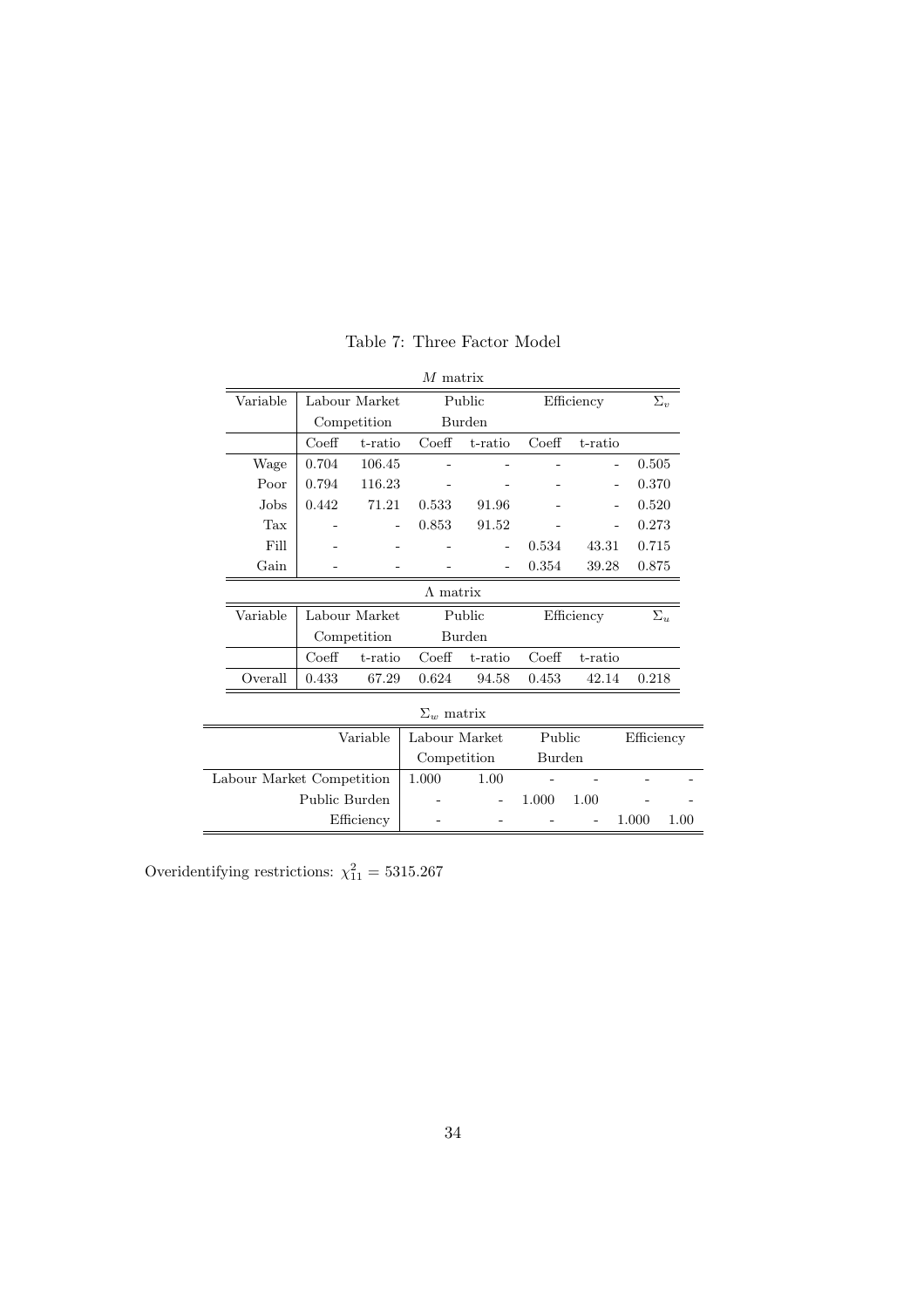## References

- [1] Altonji, J. G. and Card, D. (1991) 'The effects of immigration on the labor market outcomes of less-skilled natives.' In Immigration , Trade and Labor, (ed. J.M. Abowd and R. B. Freeman) Chicago: University of Chicago Press.
- [2] Bauer, T., M Lofstrom and K. F. Zimmermann (2000) 'Immigration Policy, Assimilation of Immigrants and Natives' Sentiments towards Immigrants: Evidence from 12 OECD-Countries.' Swedish Economic Policy Review, vol. 7 11-53.
- [3] Berry, R. A. and Soligo, R. (1969) 'Some welfare effects of international migration', Journal of Political Economy, 77, 778-794.
- [4] Borjas, G.J. (1994): The Economics of Immigration Journal of Economic Literature, 32(4), pp. 1667-1717.
- [5] Borjas, G. (1999a) Heaven's Door. Princeton: Princeton University Press.
- [6] Borjas, G. (1999b) 'The economic analysis of immigration'. In Handbook of Labor Economics Vol 3A (ed. O. Ashenfelter and D. Card), pp. 1697-1760. Amsterdam: Elsevier Science.
- [7] Card, D. (2001) 'Immigrant inflows, native outflows and the local labor market impacts of immigration', Journal of Labor Economics vol. 19, pp. 22-64.
- [8] Citrin, J., Green, D. P., Muste, C. and Wong, C. (1997) 'Public opinion towards immigration reform: the role of economic motivations', Journal of Politics, vol. 59, pp. 858-881.
- [9] Dustmann, C. and Preston, I. (2004) 'Racial and Economic Factors in Attitudes towards Immigration', CReAM discussion paper No. 1
- [10] Fetzer, J. S. (2000) Public Attitudes toward Immigration in the United States, France and Germany, Cambridge: Cambridge University Press.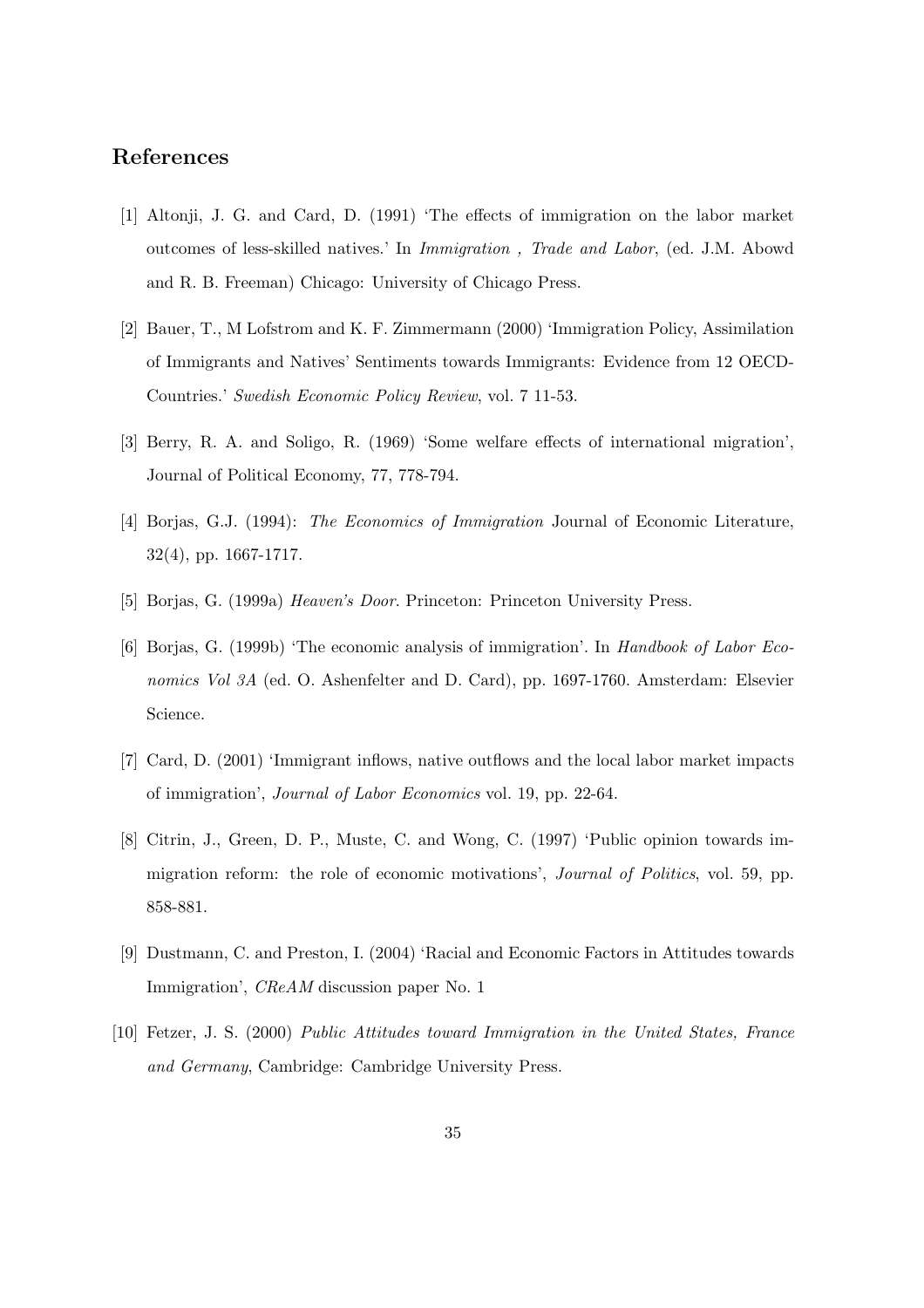- [11] Friedberg, R.M. and Hunt, J. (1995) 'The impact of immigration on host country wages, employment and growth', Journal of Economic Perspectives vol. 9, pp. 23-44.
- [12] Gang, I., Rivera-Batiz, F. and Yun, M.-S. (2002) 'Economic strain, ethnic concentration and attitudes towards foreigners in the European Union', Rutgers University Department of Economics Working Papers 2002-14.
- [13] Gaston, N. and Nelson, D. (2000) 'Immigration and labour-market outcomes in the United States: A political-economy puzzle', Oxford Review of Economic Policy vol. 16, pp. 104-114.
- [14] Gott, C. and Johnston, K. (2002) The migrant population in the UK: fiscal effects, Home Office, RDS Occasional Paper No 77.
- [15] Johnson, G. and Stafford, F. (1999) 'The labour market implications of international trade'. In Handbook of Labor Economics Vol 3B (ed. O. Ashenfelter and D. Card), pp. 1697-1760. Amsterdam: Elsevier Science.
- [16] Hunt, J. (1992) 'The impact of the 1962 repatriates from Algeria on the French labor market' Industrial and Labor Relations Review vol. 45, pp. 556-72.
- [17] Layton-Henry, Z. (1992) The Politics of Immigration: Immigration, 'Race,' and 'Race' Relations in Post-War Britain, Oxford: Blackwell.
- [18] Leamer, E. E. and Levinsohn, J. (1995) 'International trade theory: the evidence'. In Handbook of International Economics Vol III (ed. G. Grossman and K. Rogoff), pp. 1339-1394. Amsterdam: Elsevier Science.
- [19] Mayda, A.M. (2003), 'Who is against immigration? A Cross-Country investigation of attitudes towards immigrants', Job Market Paper, Department of Economics, Harvard University.
- [20] Mayda, A.M. and D. Rodrik (2001), 'Why are some people (and countries) more protectionist than others?', NBER working paper No. 8461.